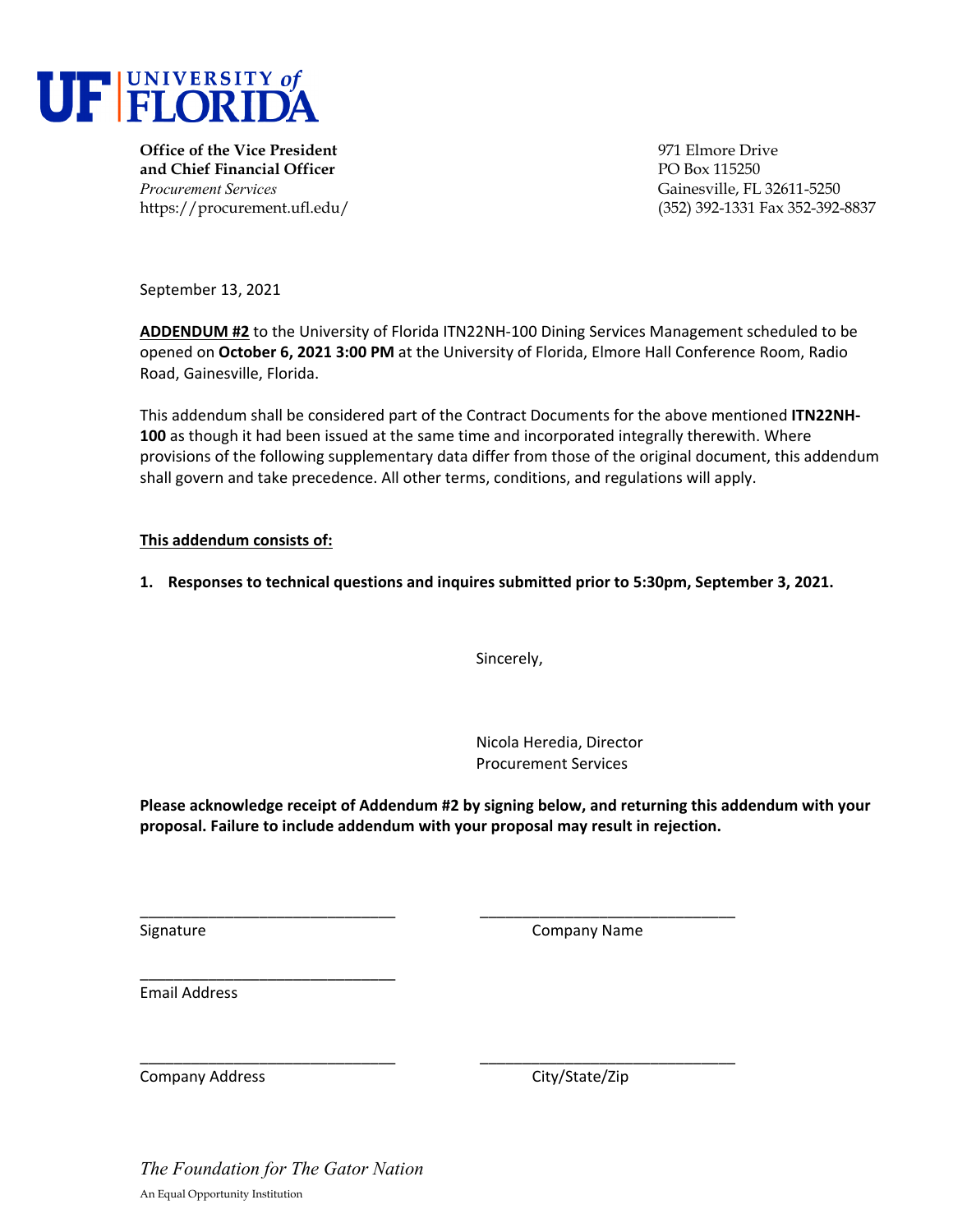#### **General Questions:**

#### **1. Who is responsible to purchase the liquor license?**

Per the current contract: "Contractor is required to possess two (2) COP licenses to serve beer and wine at the Orange and Brew and the Camelia Court facilities."

# **2. Reitz Union – Is their additional electrical capacity available or is the electricity capacity currently maxed out for the food service area?**

According to the Union Facilities team, the common area prep kitchen is at capacity for electrical supply. Specific retail locations may have additional capacity.

**3. Who is responsible to clean the floors, chairs, walls and windows within the dining locations?** 

Contractor.

### **4. Can you please provide the list of UF approved food trucks?**

Go to www.bsd.ufl.edu/catering/caterers for the most current list of approved Mobile food suppliers

**5. Attachment # 2 provides the operating hours for the residential dining locations but does not provide retail operating hours for the academic year, please provide the operating hours for each retail location that the vendor will operate during the academic year.**

See Fall'21OpsHours file (Attachment 21).

6. Reitz Student Union, Level 1 floor plan. The plans provided are cut off and do not show the full **Pollo Tropical and adjacent seating areas. Can we get the complete level 1 floor plan showing all retail and dining to the bookstore?** 

Unfortunately, as part of the building is an addition and considered a "separate" building, we do not have one drawing with all Food Court locations. Please see Attachment 22 ‐Union Food Court 1 of 2 and Attachment 23 ‐ Union Food Court 2 of 2 for drawings of each part of the Food court.

**7. Please provide the seat counts by each residential and retail dining location:** 

In addition to Attachment 24 ‐ UF Dining Seat Counts\_09021

Updated counts are as follows:

Broward Dining Center CFA 20 Heavener Hall Rising Roll **Same Constant Closed** Law School Chomp It **Common Seating** Law School Starbucks **Common Seating**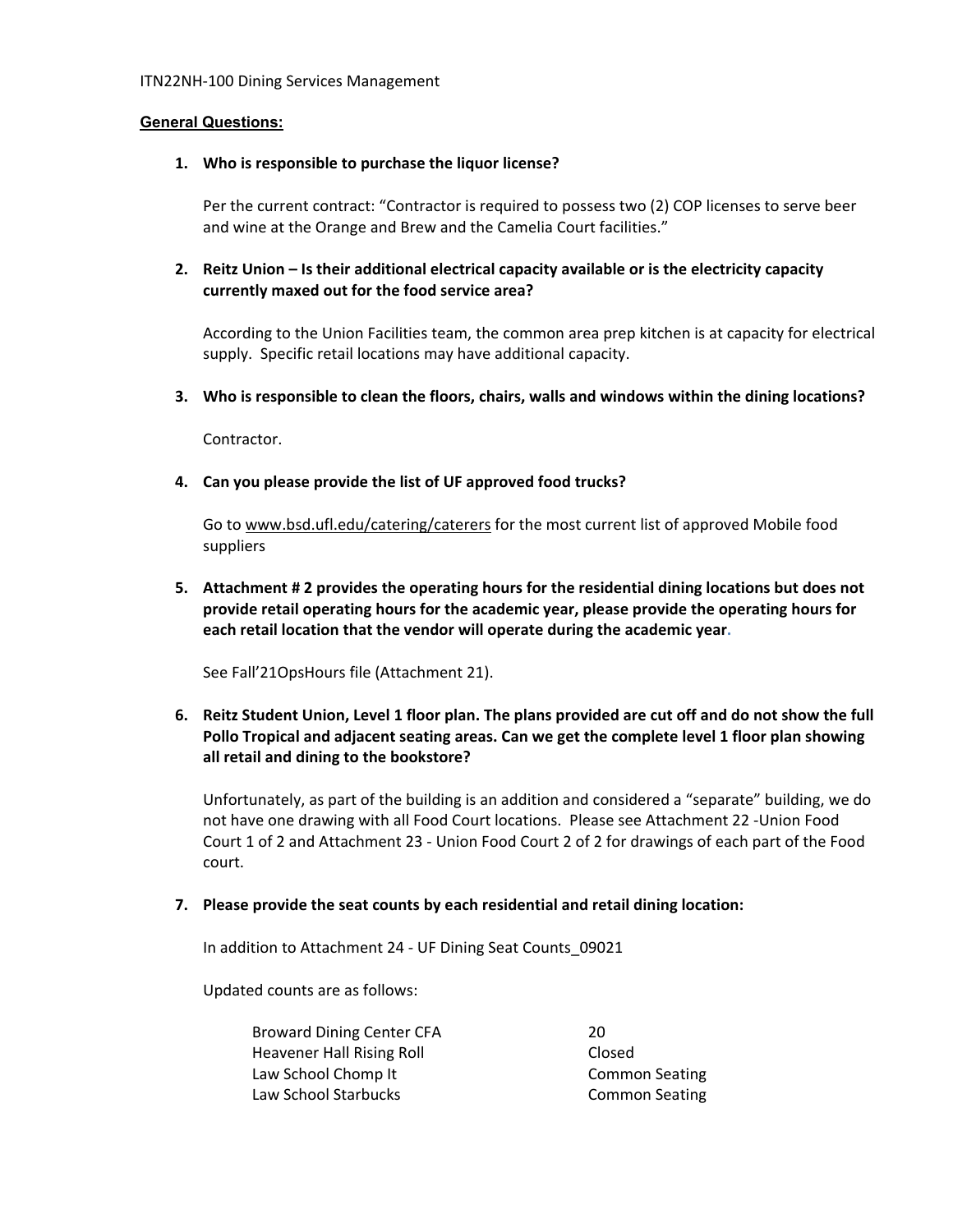| Norman Hall Starbucks/The Market | $^{(1)}$              |
|----------------------------------|-----------------------|
| Vet Med Einstein Bros. Bagels    | <b>Common Seating</b> |
| Reitz Union                      | 1.150                 |
| <b>UAA Training Table</b>        | 110                   |

#### **8. Are there any "unpaid" board days during fall move in period? If so, how many?**

No, the dining plan starts with the first day of move in each semester.

#### 9. Does UF have any equipment or supplies in inventory that could be used at the Racquet Club?

We have an inventory of used equipment in storage that if acceptable for the project, could be designated for use at the Racquet Club.

# **10. What is the Facilities Department process for construction/renovation of dining facilities on campus? From architects to construction/project management?**

Refer to Attachment 25 ‐UF Development Process for Dining document.

#### **11. Please provide projected freshman class for the next five years.**

From UF Director of Freshman and International Admissions: "While I don't have specific projections 5 years out, my understanding from campus leadership is that we expect the freshman class to remain relatively the same size. There is no specific plan to grow or shrink currently. Here are the class sizes from the last 5 years, for on campus freshmen that started in Summer B or Fall:

| 2017 | 6428 students |
|------|---------------|
| 2018 | 6799          |
| 2019 | 6566          |
| 2020 | 6350          |
| 2021 | 6822          |

As you can see the number has been relatively consistent, averaging just under 6,600. I'd expect us to be in that general range for the foreseeable future, assuming plans don't change. This year was a bit higher, and I think the goal will to be a few hundred lower for 2022."

# **12. Please provide the total number of freshman (1st Year) students that lived on campus for the past three years.**

Numbers provided by UF Division of Student Life, include all first‐year students which include a limited number of transfer students along with the freshmen numbers.

| <b>Fall 2019</b> | 5516 |
|------------------|------|
| <b>Fall 2020</b> | 3868 |
| <b>Fall 2021</b> | 5491 |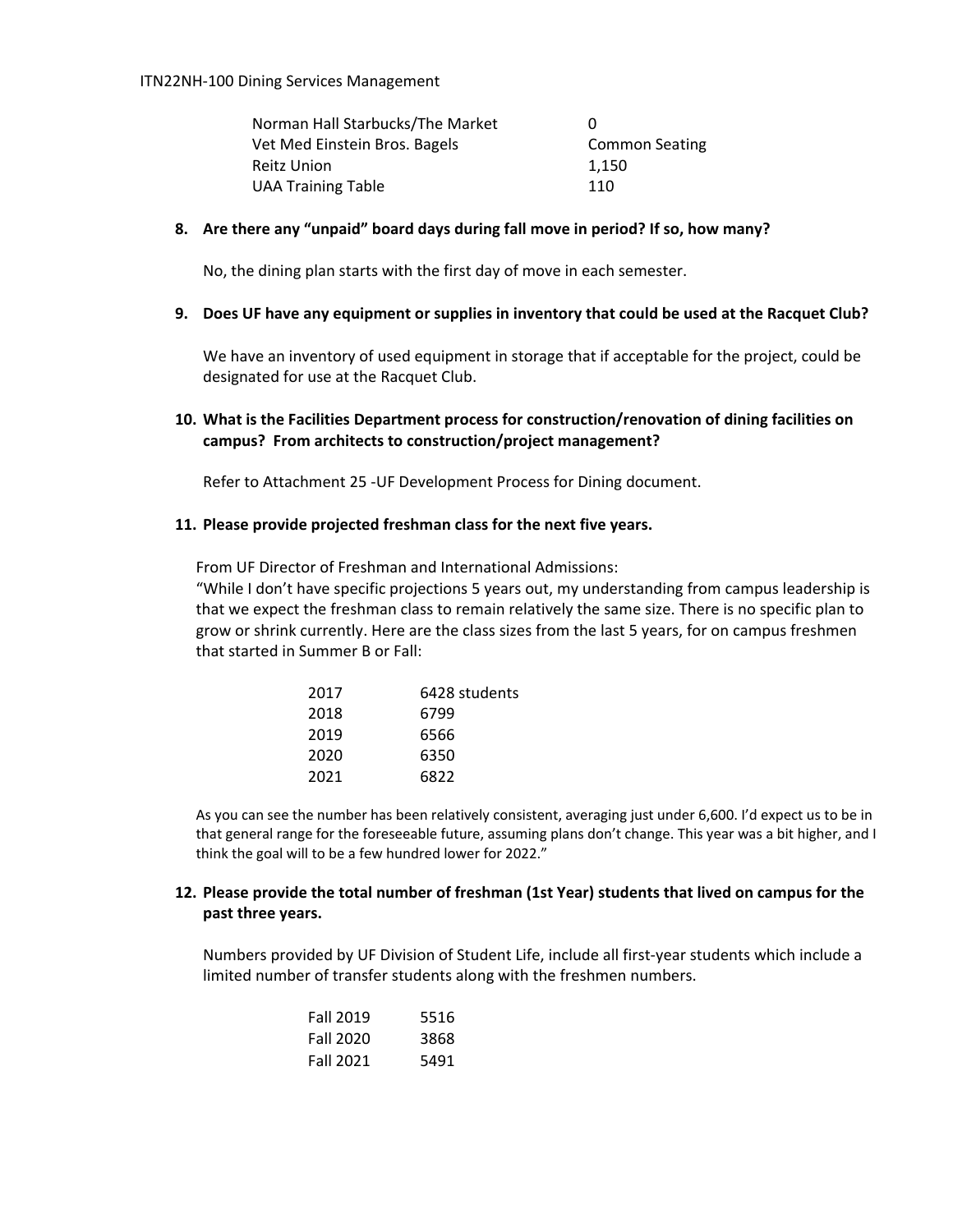**13. Please provide the date that the POD and Subway at Rawlings Hall will be closed to start construction.** 

There are no current plans to close the building for construction.

# **14. Would you consider the renovations of Gator Corner Dining Center to be moved up to Summer of 2024?**

Yes, based on analysis of the proposal.

#### **15. Are there approved areas on campus that Food Trucks are allowed to operate?**

Use of Mobile Food Vendors as a retail sales strategy as part of the dining program will be proposed by the supplier, with details and locations to be mutually agreed upon. For catered events on campus, Mobile food Vendors are overseen by the Office of Business Services. See the list of approved locations for those events at:

www.bsd.ufl.edu/catering/caterers

# **16. What are the university regulations for outside/on windows, directional/promotional signage for dining?**

Please refer to https://identity.ufl.edu/faqs/signage/ for an overview of UF sign policies. Currently we work with the vendor to mutually agree upon and approve any additions/alterations/improvements to signage in the food service areas.

# **17. Please provide the refresh year for all national brands and the estimated amount for the refresh.**

See Attachment 26 Retail Concept Refresh Timeline for dates of opening or most current refresh. Please provide your intended set of proposals for the refresh/reconcept/expansion/reduction of all retail locations along with your proposed timeline for this schedule in Tab 6 of the proposal.

### **Financial/Sales:**

#### **18. Can you please let us know what dates and years those 15‐minute counts are from?**

Fall 2019 Sourced from a typical Board Day in October.

# 19. Page 30 notes sales of \$38.3M in fiscal year 2018, Exhibit B show fiscal sales 2019 at \$36.8M, **what is the reason for the sales decline from fiscal 2018 to 2019? What category declined the most retail, residential or catering?**

Exhibit B is referencing Fall 2018‐Spring 2019 and Fall 2019‐Sprong 2020. Decrease in revenue ins Spring of 2020 due to COVID and the closing of the campus during the spring and summer periods.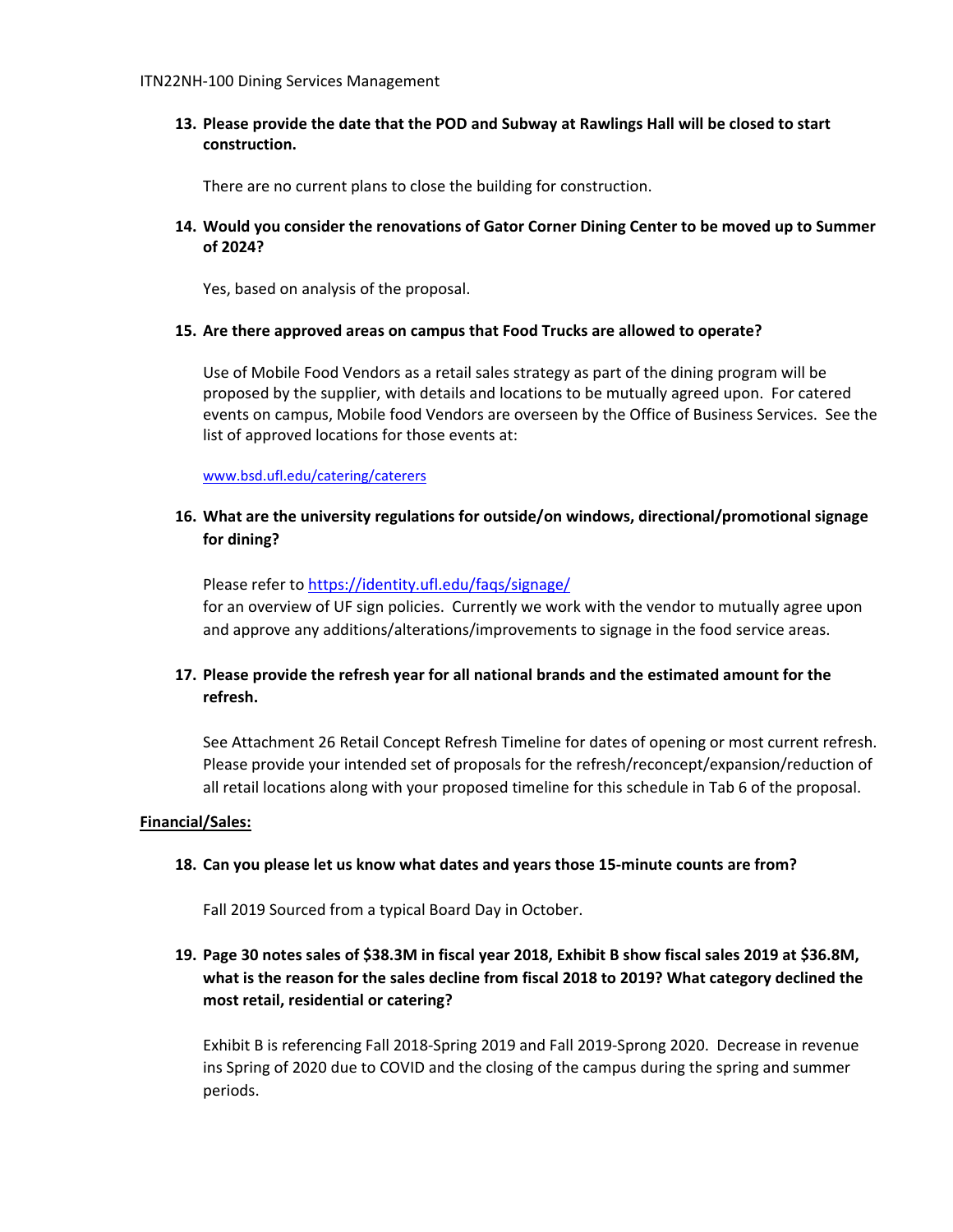**20. Exhibit B shows summer camps however, there are no sales for summer conferences and camps on the revenue tab? Where is that revenue captured and what is the breakdown of the sales?**

Data is rolled up in to Catering and individual locations (both residential and retail).

21. Little Hall offers five retail concepts, exhibit B, revenue tab line 26 show sales of \$507K fiscal **2019. Could UF breakdown the sales by each retail concept?**

For additional Information see Attachment 27 ‐ Little Hall Sales Breakdown

|                        |    | <b>POD Little Hall</b> |
|------------------------|----|------------------------|
| KFC                    | Ś  | 129,719                |
| Freshens               | Ś  | 66,442                 |
| Starbucks              | \$ | 56,874                 |
| <b>POD Market</b>      | Ś  | 137,961                |
| Sushi                  | \$ | 29,657                 |
| <b>Board Plan</b>      | Ś  | 58,595                 |
| Keene Faculty Center   | \$ | 28,339                 |
| <b>Total 2019-2020</b> | ς  | 507,587                |

# **22. Please provide a breakdown in sales for the past two years for Orthopedic Building Café. Please provide breakdown in sales for the past two years and more history on Genetics Café, when was it built and slated to open?**

Chomp and Go Ortho opened in August of 2020. Prior to that the unit was subcontracted with a series of vendors.

Chomp and Go Cancer/Genetics opened January 2021. Prior to that the unit was subcontracted. The following sales are for Fall '20 and Spring '21

|              | Ortho       | <b>Genetics</b> |
|--------------|-------------|-----------------|
| <b>Store</b> | 72,209.33   | 30,314.73       |
| Moe's        |             | 2,118.64        |
| Sushi        | 4,397.21    | 8,830.82        |
| <b>Total</b> | \$76,606.54 | \$41,264.19     |

**23.** Unamortized Investments (if applicable). The Food Service Master Plan indicates the projected renovation cost at \$11.4M; please provide the backup detail that supports this investment amount.

See pages 39 and 40 from ITN22NH‐100 Attachment 17 Food Service Master Plan 2019.pdf: "These renovations are projected to cost \$11.4 million based on recent comparable investments within food service facilities on other campuses. Architectural programs were not created to substantiate this estimated amount as part of the Plan."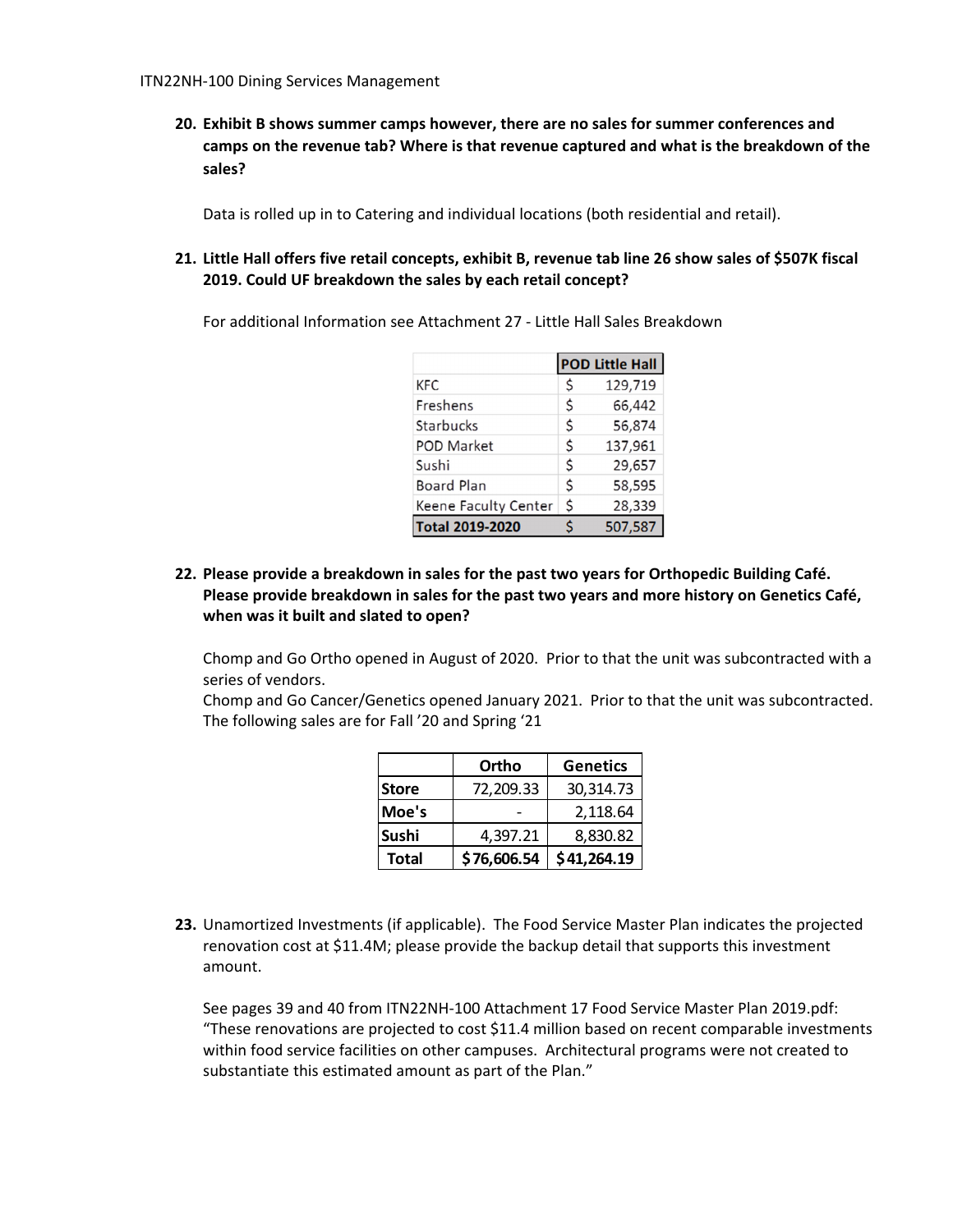### **24. Student Orientation**

#### **a. What are the scheduled dates that these occur each year?**

Per UF Asst Dean of Students: "the bulk of the sessions run May-July with a few one-off sessions in August, December and January."

#### **b. How many people usually attend?**

Per UF Asst Dean of Students: 'Pre COVID, we averaged about 300‐350 students (with equal number of family members) per session. For 2020 and 2021, orientation has been primarily virtual, and session sizes have varied. We anticipate returning to a traditional in person format for 2022." UF estimates a total of about 18000 combined student and family attendees for summer of 2022. He also states there will be numerous opportunities to provide meals for students and families but does not yet have information around that.

# **25. Amortization tab: Is the vendor expected to buy‐out the existing investment? \$995,703.89 as of June 30, 2022.**

Yes.

# **26. Historical Costs tab: Clarify the annual cost to the vendor for the utilities/electricity and waste removal for the last 3 years?**

Vendor pays their own utility and waste removal cost. Due to COVID, UF provided the vendor with a relief program for months of May 2020 – December 2020 and shared 50% of the utility cost and 100% of refuse cost.

#### **27. Meal Plans**

# **a. How many free administrative or RA meal plans are provided each semester? What meal plan is offered?**

420 RA meal plans provided annually, or 210 per semester on average. The meal plan is: 35 meals per semester, \$300 Declining Balance funds

- i. Meals are free part of the current in‐kind agreement
- ii. DB ‐ housing pays \$200.00, current vendor gives \$100.00 (part of the in‐kind agreement)
- **b. The 2019 master plan notes 47% participation from 2019. How many of the swipes are being used at Gator and Fresh Food Company. If possible, please provide the (average) number of swipes per meal period.**

Fall 2019:

| FFC: | Breakfast: 291 Lunch: 1065 Dinner: 805 |             |
|------|----------------------------------------|-------------|
|      | GCDC: Breakfast:344 Lunch: 825         | Dinner: 927 |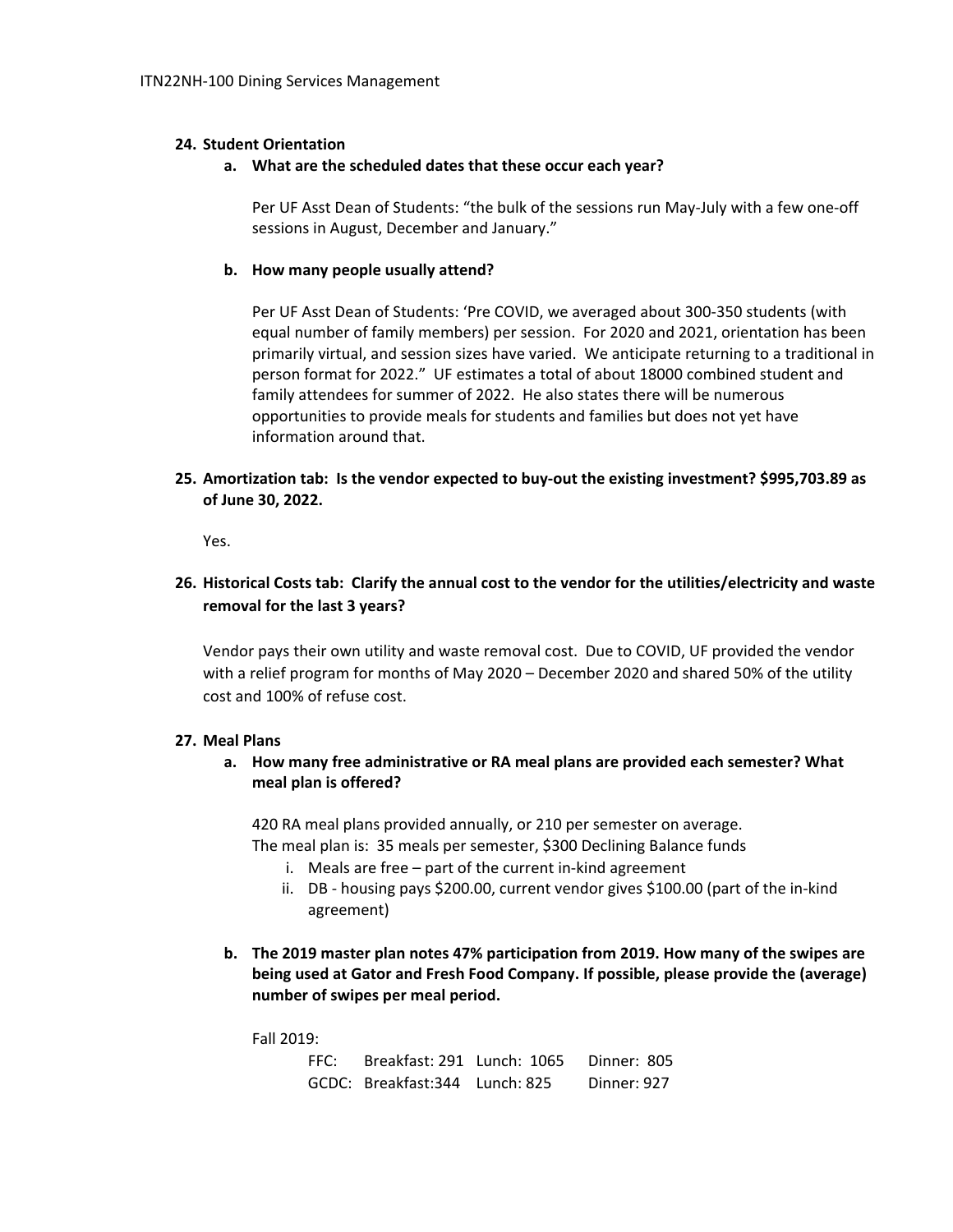#### **c. Does the 47% participation include the meal plan exchanges?**

No, does not include meal plan exchanges.

#### **d. What is the value of a meal plan exchange for breakfast, lunch, and dinner?**

\$6.50 per meal exchange.

### **e. Please provide the number of students that purchased the \$700 DCB in 2018‐2019.**

This plan was not available in 2018/2019. It was first offered in the Fall of 2019. Current count for '21/'22 is 163.

#### **f. Can you please provide the past three years of flex dollar drop in the spring? \***

FY 2021 ‐ \$247,000

FY 2020 – no flex buck drop in Spring – everything for Spring 2020 was refunded due to COVID

FY 2019 ‐ \$148,000

\* Also includes extra board that was not prorated throughout the semester.

# **28. Can you please provide the past three years of declining balance dollars returned to students upon graduation?**

Between May 2021 and September 2021, we refunded approximately \$47,000. Between December 2020 and January 2021, we refunded \$17,000. This is typical of a normal year.

*\*We do not have that number easily available as the refund includes amounts for all students' balances, including vending and bookstore. And student can request these refunds anytime shortly before the graduation and any time after the graduation.* 

#### *29.* **Please provide the amount of Faculty & Staff Meal Plan sold for FY2019 and FY2020.**

Totals below are new plans sold per year, not total active plans. F&S meal plan roll from semester-to-semester and year-to-year.

FY2019‐2020: 133 FY2020‐2021: 9

There were 326 active Faculty/staff meal plans in FY2020 and 290 active Faculty/Staff meal plans in FY2019.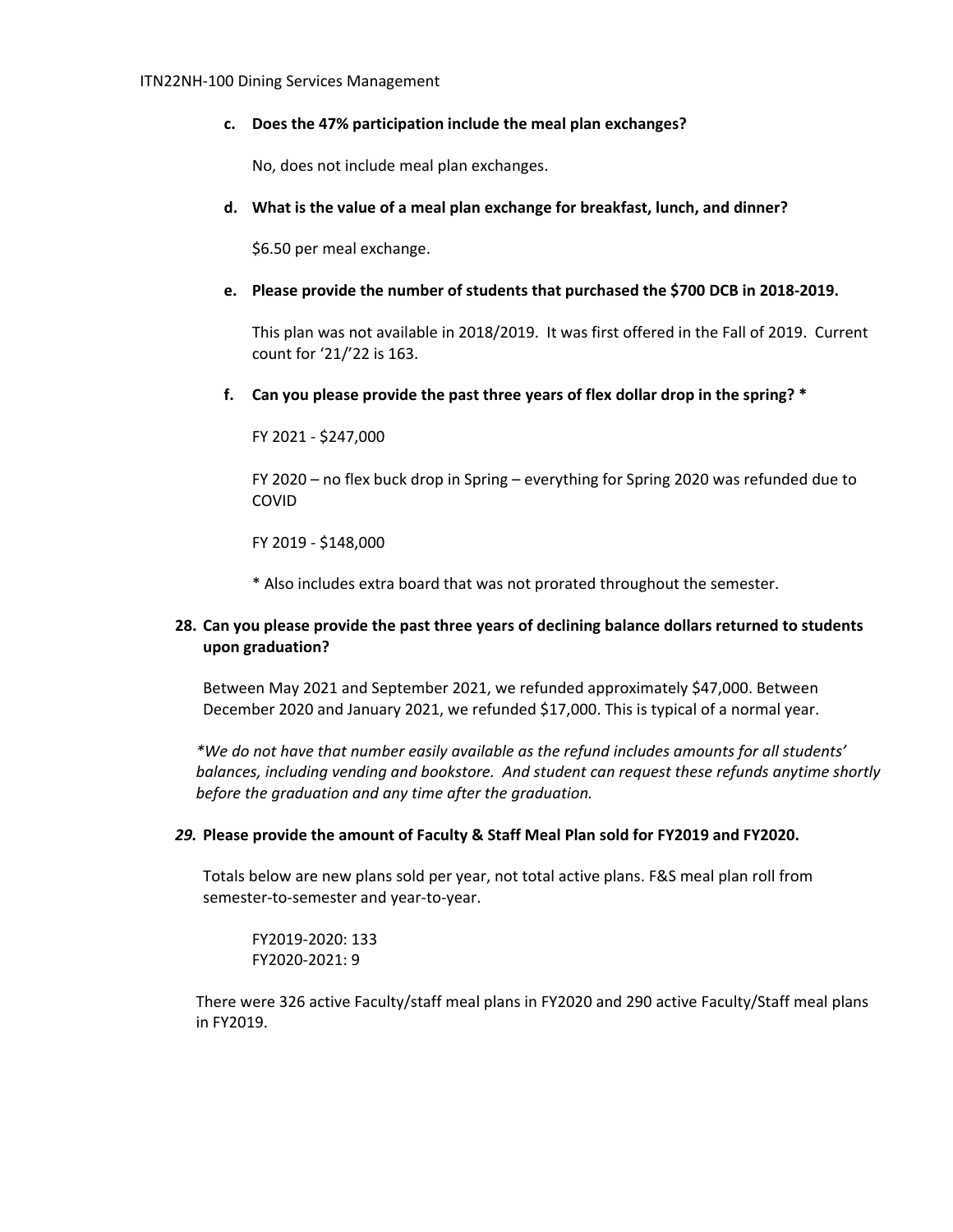**30. Can you please provide the meal plan usage percentage per meal plan for 2020 (actual meals used compared to total meals available per meal plan)?**  Data distorted by COVID.

|                                          | 8%            | 32%                | 40%           |
|------------------------------------------|---------------|--------------------|---------------|
|                                          | Retail        | <b>Residential</b> | <b>Total</b>  |
| $\blacktriangledown$<br><b>Plan Name</b> | Participation | Participation      | Participation |
| 5 Day All Access                         | 7%            | 28%                | 35%           |
| 30 Block Commuter                        | 0%            | 6%                 | 6%            |
| 175 Block                                | 0%            | 55%                | 55%           |
| 65 Block Commuter                        | 0%            | 69%                | 69%           |
| 7 Day All Access PLUS                    | 7%            | 24%                | 31%           |
| 7 Day All Access                         | 9%            | 33%                | 42%           |
| 10 Meals Per Week                        | 0%            | 32%                | 32%           |
| 10 Meals Per Week UAA                    | 0%            | 31%                | 31%           |
| 35 Block Commuter                        | 0%            | 46%                | 46%           |

Fall 2020

#### Spring 2021

| <b>Plan Name</b>        | <b>Retail</b><br>Participation | <b>Residential</b><br>Participation | <b>Total</b><br>Participation |
|-------------------------|--------------------------------|-------------------------------------|-------------------------------|
|                         |                                |                                     |                               |
| 5 Day All Access        | 9%                             | 27%                                 | 36%                           |
| 130 Block Commuter      | 0%                             | 4%                                  | 4%                            |
| l175 Block              | 0%                             | 42%                                 | 42%                           |
| 165 Block Commuter      | 0%                             | 76%                                 | 76%                           |
| 7 Day All Access PLUS   | 7%                             | 22%                                 | 30%                           |
| 25 Block Greek          | 0%                             | 6%                                  | 6%                            |
| 7 Day All Access        | 9%                             | 32%                                 | 42%                           |
| 10 Meals Per Week       | 0%                             | 29%                                 | 29%                           |
| l 10 Meals Per Week UAA | 0%                             | 17%                                 | 17%                           |
| 160 Block UAA           | 0%                             | 41%                                 | 41%                           |
| 35 Block Commuter       | 0%                             | 51%                                 | 51%                           |

# **31. Please provide the amount of additional flex bucks sold to students beyond the meal plans for the previous two years.**

Additional Flex Dollars are not sold at this time. Students can add Declining Balance funds only.

**32. ITN notes students keep their unused declining dollars through their four years on campus. Please can you provide the amount of unused declining dollars returned to the vendor last year?** 

For Year Ending June 30<sup>th</sup>, 2020, \$87000.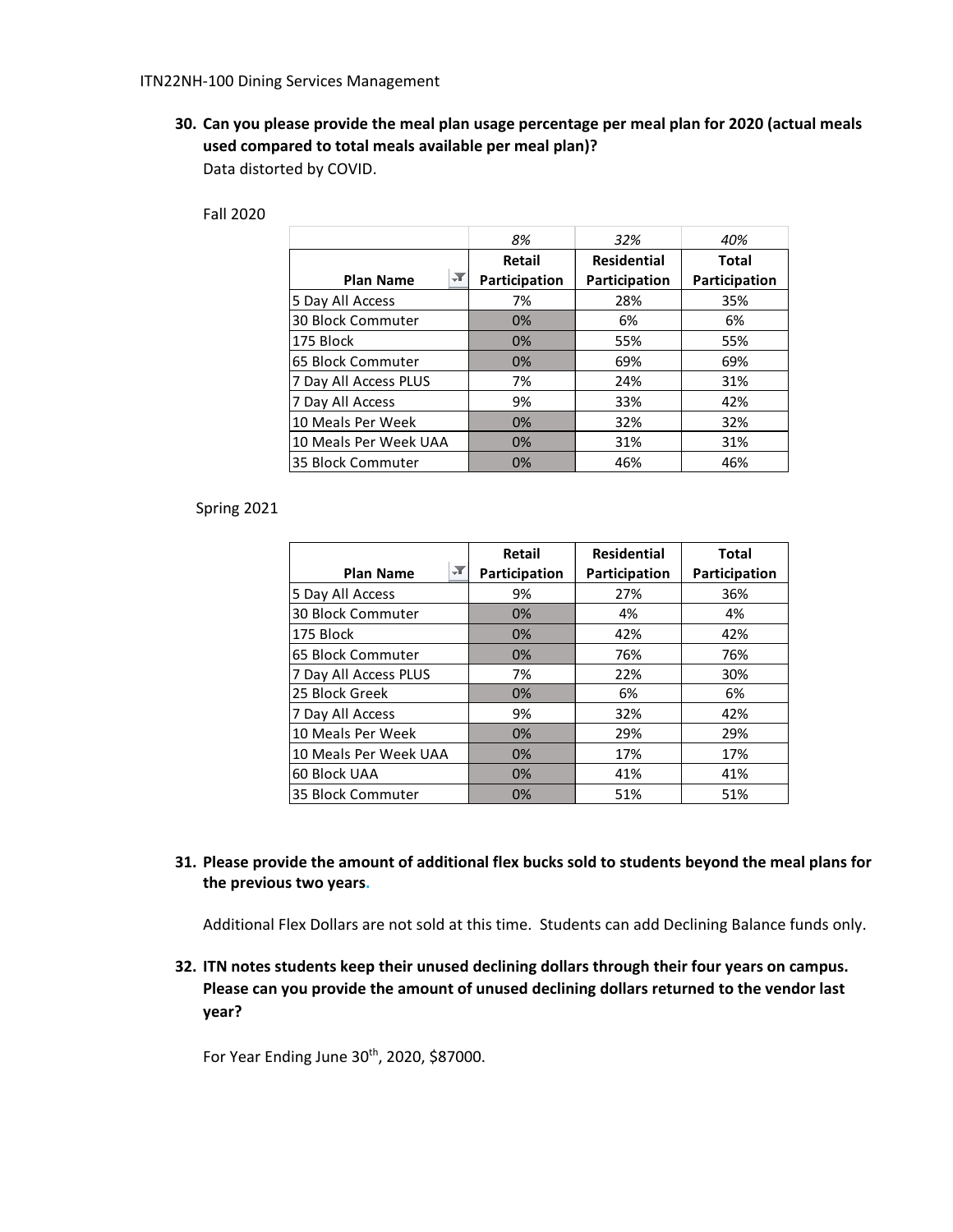# **33. Meal Plans: Please provide a breakdown of current meal plans by resident/non‐resident, Fresh/Soph/Jr/SR.**

We currently do not have this information.

### **34. How many Residents Assistants (RA) are there and how many subscribers by semester?**

Gator Dining does not have access to total number of RAs on campus nor access to who is an RA that is not on the RA meal plan. Below are the counts on the 35 RA Plan based on requests submitted by Housing at the start of every semester.

#### 2018-2019

Fall – 207 Spring – 207

#### 2019‐2020

 $Fall - 210$ Spring – 210

#### 2020‐2021

 $Fall - 202$ Spring – 193

Currently there are 200 RA meal plans this Fall 2021

# **35. What meal plan(s) are they currently on and what is the current pricing?**

35 meals per semester, \$300 DB

- i. Meals are free part of the in‐kind agreement
- ii. DB ‐ housing pays \$200.00, vendor gives \$100.00 (part of the in‐kind as well)

# **General/Financial**

#### **36. What percentage of dining services revenues are currently reinvested in dining services?**

100% of dining services revenues received by the University are retained by Business Services each year to support the dining program.

# **37. Is the revenue enough to support the program for capital improvements, annual refresh, and other programs?**

While we are able to meet annual funding for program oversight and for basic support needs and improvements, the revenues do not fully support our long term projects and goals.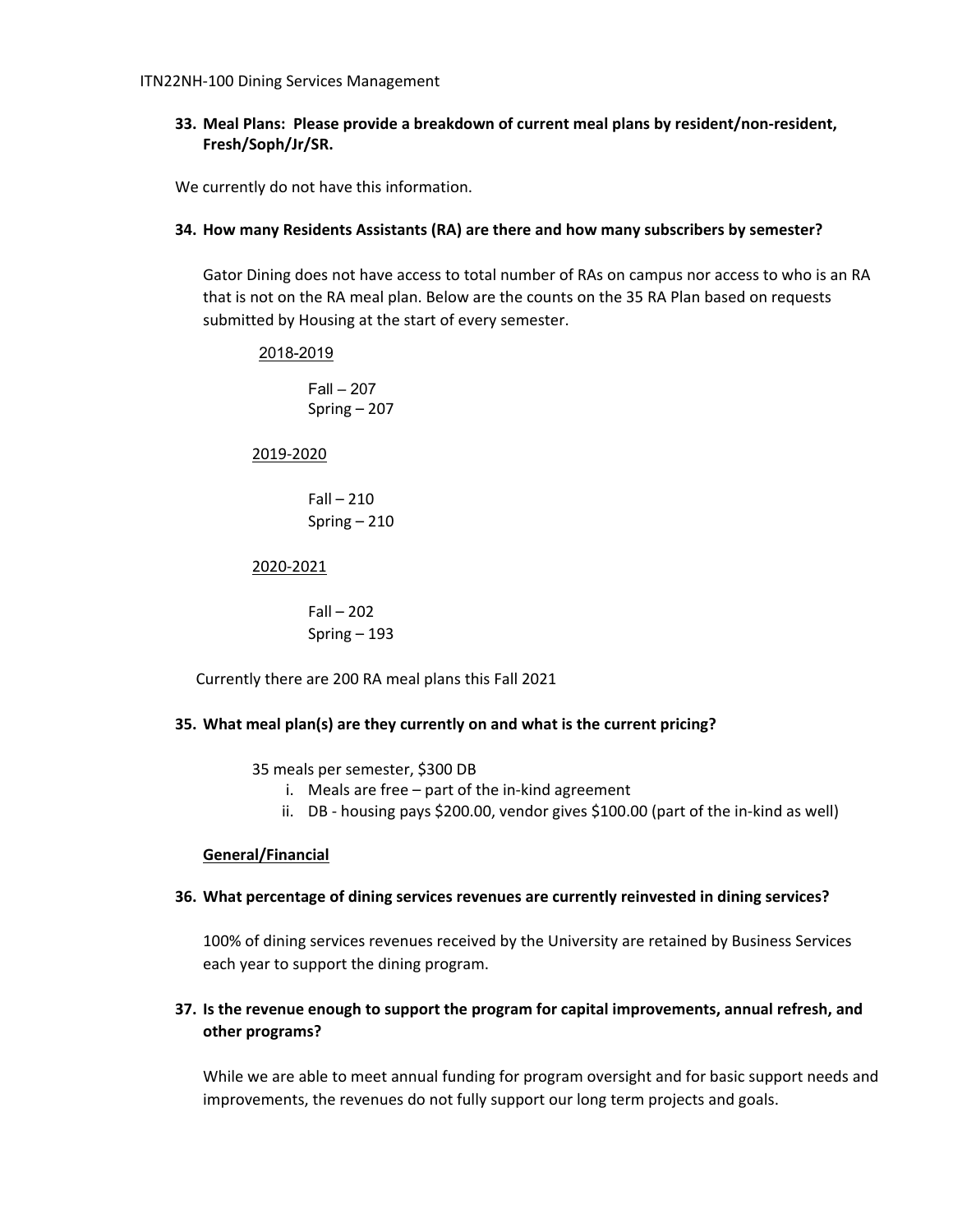#### **38. Are you looking to increase those revenues with a new partnership?**

Yes, the ability to grow annual revenues is very important.

#### **39. What is the current \$995k amortization paying off?**

The \$995k is the remaining amortization balances for the remodel/refresh projects for : Graham Chomp It, Orange and Brew/Wing Zone, Starbucks/Library West, Starbucks/Marston, and Rising Roll. Refer to the ITN22NH-100 Dining Services Attachment 28 - June 2022-Unamortized Balance by Project-projected.pdf.

#### **40. In ITN22NH‐100 attachment 3 document it states the following.**

# Year 1 Revenue Assumptions<br>You MUST use the following revenue assumptions for your Year 1 Pro Forma Financial Projections.

| <b>Sales Type</b>                       | Year 1       |
|-----------------------------------------|--------------|
| <b>Retail Sales</b>                     |              |
| Cash/Credit Card/Debit Card/Campus Card | \$23,848,700 |
|                                         | Supplier     |
| Meal Plan Flex Bucks                    | derived      |
| Meal Plan Revenue                       |              |
|                                         | Supplier     |
| <b>Voluntary Meal Plan Revenue</b>      | derived      |
| <b>Catering Sales</b>                   | \$2,460,640  |
| Summer Camps/Conferences Sales          | \$349,400    |
| <b>Athletic Dining - Training Table</b> | \$389,500    |
| Athletic Dining - Fueling               |              |
| <b>Stations</b>                         | \$235,400    |
| Athletic Dining - Team                  |              |
| Catering                                | \$89,100     |

# Please clarify do we have to use these numbers, and can we not add new revenue on top of the retail **sales, catering, summer camps, or UAA meal plans? Or can we propose our own projections?**

Please use the stated sales number in the table as your baseline starting point for revenues to be used in year one of your sales assumptions. You may add additional sales to these baseline levels if you are anticipating that via your individual dining proposals.

# 41. On ITN attachment 10, there is a net book value of small wares, POS, signage, TV's, other Trad **Dress of \$537,195. Is that all University owned equipment?**

No, these small ware assets are owned by Aramark.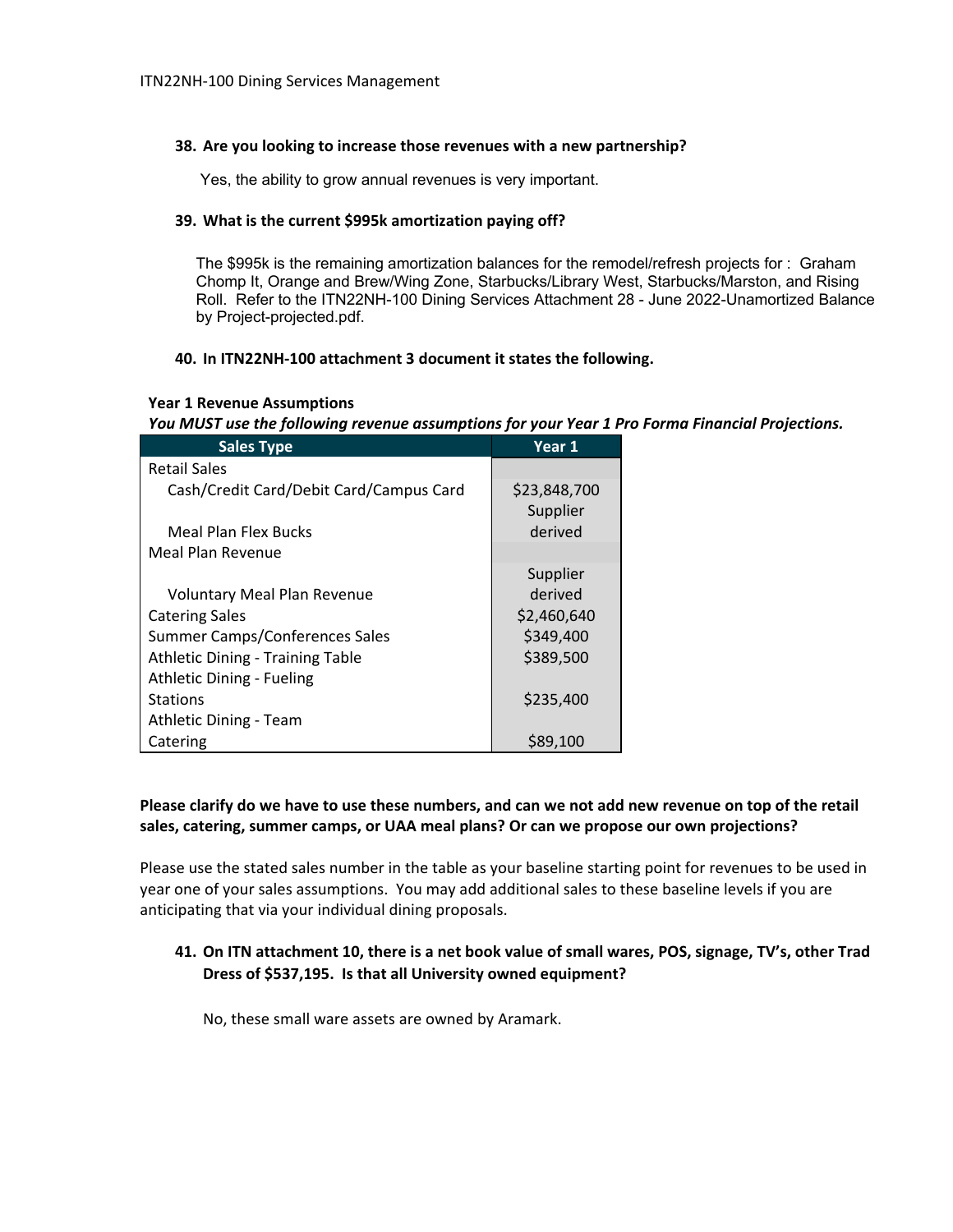**42. Can you provide details about the financial structure for Wing Zone? Subcontractor or franchise agreement?** 

Aramark operates this unit as part of a licensing agreement with Wing Zone.

**43. Can you provide details about the financial arrangement with Restaurant Row local vendors? Can students use meal plan flex or is it all cash/credit?** 

Currently all local restaurants are paying a 15% commission to Aramark. UF is currently receiving 50% of the 15% commission. Currently meal plan holders can utilize their Flex Dollars at this location.

# **44. Per the equipment section the "University desires to receive a monthly rental payment for the use of University" what is the desired monthly rental payment? What has been the historical number paid to the University? What equipment is this number based upon?**

For the historical number, and per the current contract: (Contractor) "To pay the University for the use of equipment owned by the University, monthly rental in the amount of \$15,000…" The original number was set to help defray the annual cost of certain equipment purchases, equipment maintenance and repairs, and potential replacement of varied equipment.

# **45. Who is responsible to purchase the back of the house production equipment for the Racquet Club?**

As we ask for a proposed solution for the renovation of the Racquet Club space, we are seeking proposals where you will describe the level of vendor financial commitment.

#### **46. Can we get sales figures for off campus catering companies being used by UFL employees?**

| FY 2021 | \$192K        |
|---------|---------------|
| FY 2020 | <b>\$907K</b> |
| FY 2019 | \$2.9M        |
| FY 2018 | \$2.4M        |

**47. Our 'Plate Cost' is calculated as only residential** *food* **product purchases, minus catering, divided by residential meals served, and audited through the patron management system. Given proposed 'Plate Cost' is an important benchmark, what are the variables and the formula that should be used to calculate and exhibit?** 

Plate cost should be the total cost of food at a resident dining location (less any food not used for that location, i.e., food transferred out for catering or retail) divided by the guest count (meal swipes, cash sales, promo meals) in a period.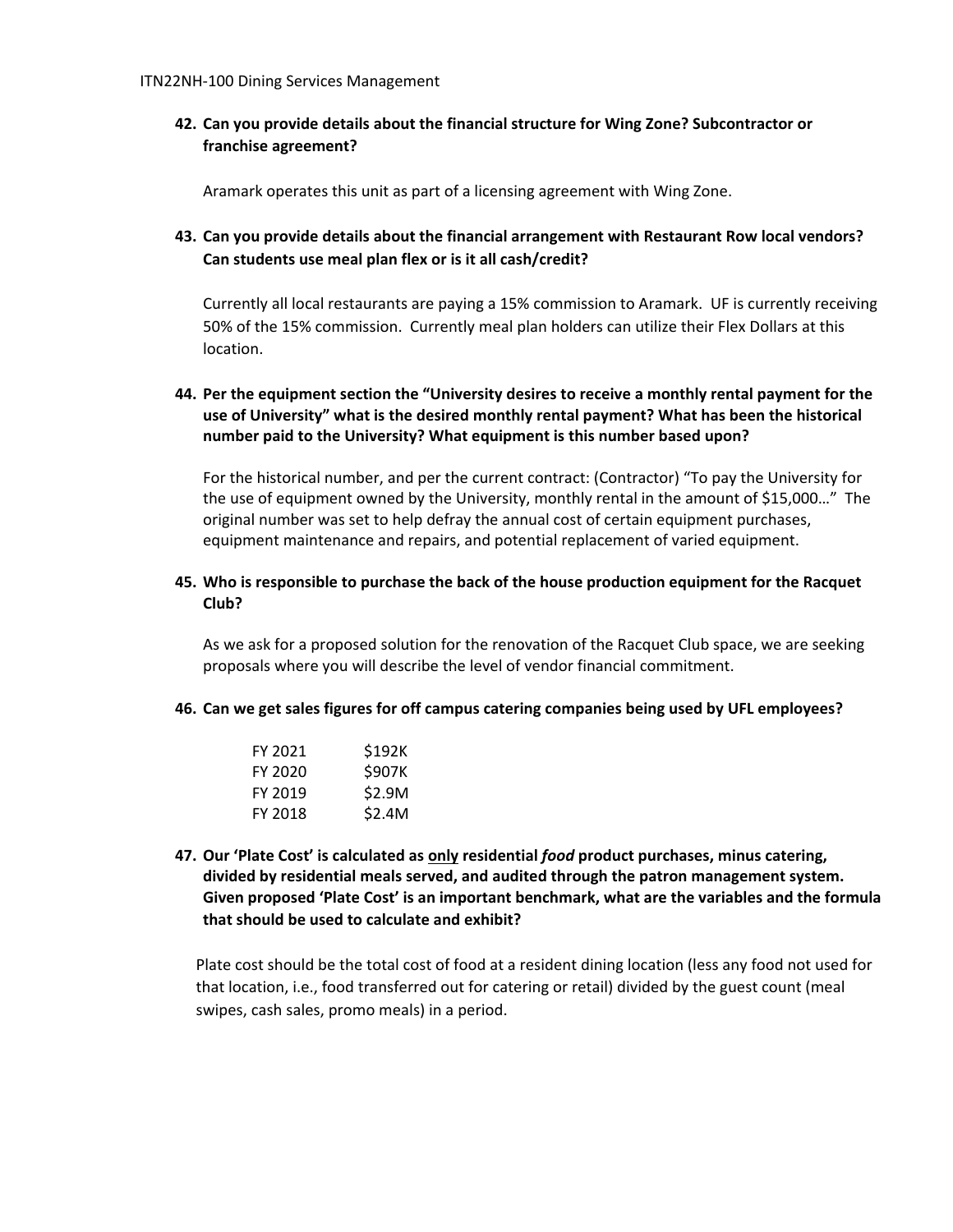# **Labor**

**48.** In the Statement of Work, we read that "to ensure the vendor can fulfill the requirement to University requires that all active, qualified non‐management employees of the previous Vendor be hired for a similar position at their current wage rate and comparable or better benefits." Please provide the position and exact wages for the current staff by residential and retail location.

Full information not in UFs possession. We are currently aligned with University's minimum wage for full-time employees (\$15.00). Wage rates by statute will increase October 1, 2021, and each subsequent October for the next five years. We recommend that everyone adjust wages on parity in the marketplace.

| <b>Job Title</b>               | <b>Salary Basis</b> | #Employees | <b>Hourly Wages Market Data</b> |
|--------------------------------|---------------------|------------|---------------------------------|
| <b>Baker</b>                   | Hourly              | 6          | Min \$15.99; Max \$18.50        |
| <b>Barista</b>                 | Hourly              | 29         | Min \$10.00; Max \$13.50        |
| Cashier                        | Hourly              | 15         | Min \$10.00; Max \$11.22        |
| <b>Catering Service Worker</b> | Hourly              | 19         | Min \$10.00; Max \$16.32        |
| Cook                           | Hourly              | 12         | Min \$12.00; Max \$18.47        |
| Food Prep Worker               | Hourly              | 16         | Min \$11.00; Max \$12.00        |
| Food Service Lead Worker       | Hourly              | 22         | Min \$10.00; Max \$20.00        |
| Food Service Worker            | Hourly              | 626        | Min \$10.00; Max \$22.15        |
| <b>General Utility Worker</b>  | Hourly              | 8          | Min \$10.00; Max \$15.00        |
| <b>Grill Cook</b>              | Hourly              | 8          | Min \$12.00; Max \$16.32        |
| <b>Hourly Supervisor</b>       | Hourly              | 22         | Min \$11.20; Max \$21.98        |
| <b>HVAC Maintenance Worker</b> | Hourly              | 2          | Min \$23.46; Max \$41.61        |
| Lead Baker                     | Hourly              | 6          | Min \$12.73; Max \$19.32        |
| Lead Cook                      | Hourly              | 8          | Min \$12.73; Max \$21.44        |
| <b>Lead Student Worker</b>     | Hourly              | 6          | Min \$9.50; Max \$14.78         |
| Office Worker                  | Hourly              | 5          | Min \$11.59; Max \$19.39        |
| <b>Student Worker</b>          | Hourly              | 464        | Min \$8.75; Max \$20.52         |

# **49. Does the current vendor offer paid/unpaid internships to students? If so, please identify how many are paid versus unpaid and the role of each intern.**

UF interns are referred to as paid Student Managers. Currently including 19 Student Managers in administrative roles.

# **50. How many students currently work in dining services?**

267

#### **51. How many students are on a work‐study?**

The current provider does not currently utilize work study students.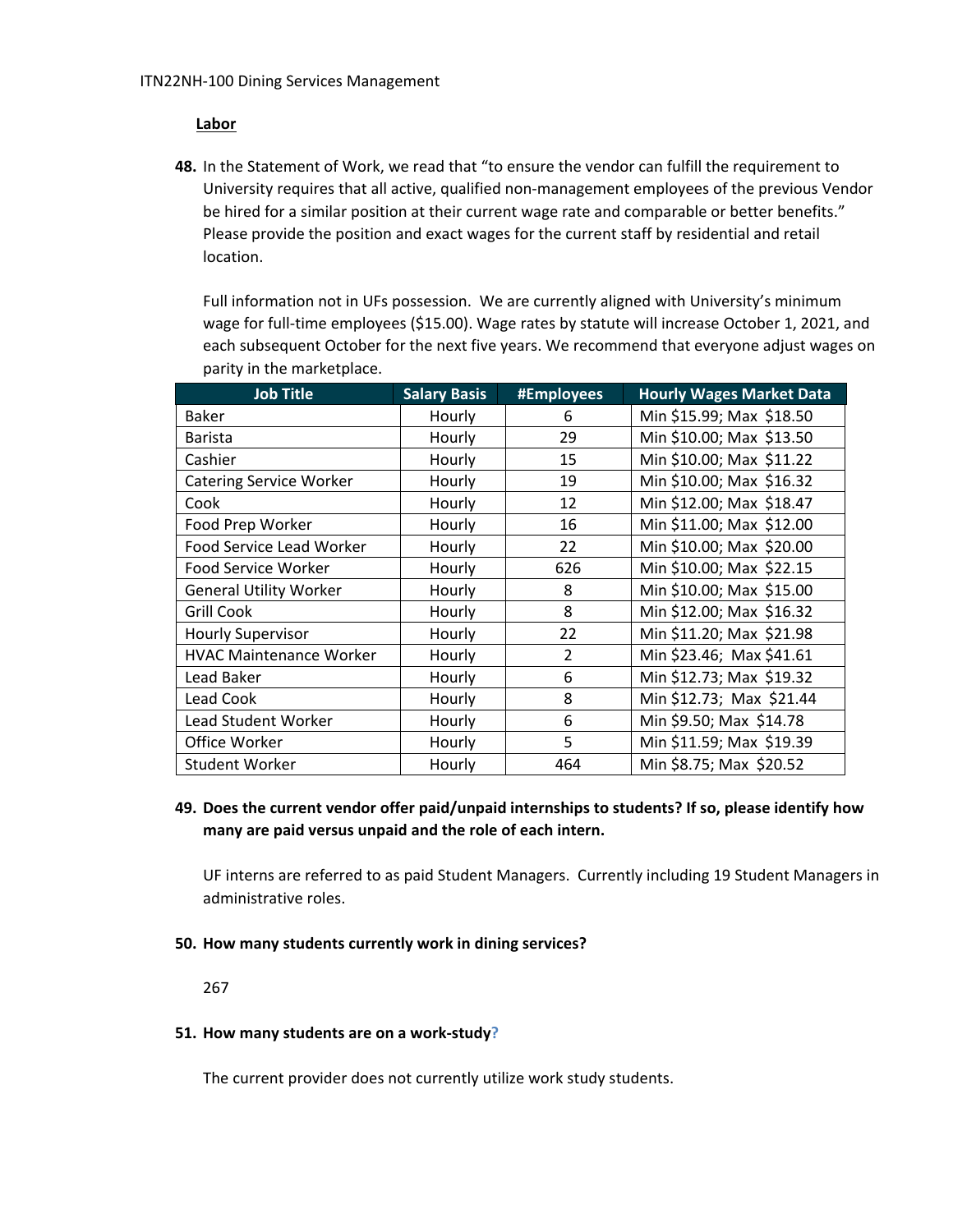#### **52. Is the vendor reimbursed for work‐study students?**

The current provider does not currently utilize work study students.

#### **53. Are the students on the school's payroll or vendor pay roll?**

All student workers, working in Gator Dining locations are vendor employees, and are on vendors payroll.

#### **54. Please provide the average wage for each worker classification provided.**

Please refer to question 48 for current list of hourly positions and wage scales.

#### **55. How many total hours do students work?**

Current weekly average: 2990 hours.

**56. We read the master plan which provides the bundled T&B rate. Please provide the 2019 and 2020 current tax and benefit rate charged by the incumbent broken down by management and hourly associates in the monthly P&L statement you receive.**

From information we have, taxes average 8% of total wages and benefits average 37% of total wages.

#### **57. How many of the 810 nonstudent associates (per classification) are full time and part time?**

Full information not in UFs possession

#### **58. Please provide a breakdown of the 810 nonstudent hourly associates by venue.**

Full information not in UFs possession

#### **59. How many of the 464 student associates are full time or part time?**

Full information not in UFs possession. Traditionally the vast majority of student associates are part time, excluding Student Managers.

# **60. May we request "total" hours worked per classification per week?**

Full information not in UFs possession.

61. What is the current full time to part time associate ratio? The goal in the statement of work is **51/49.**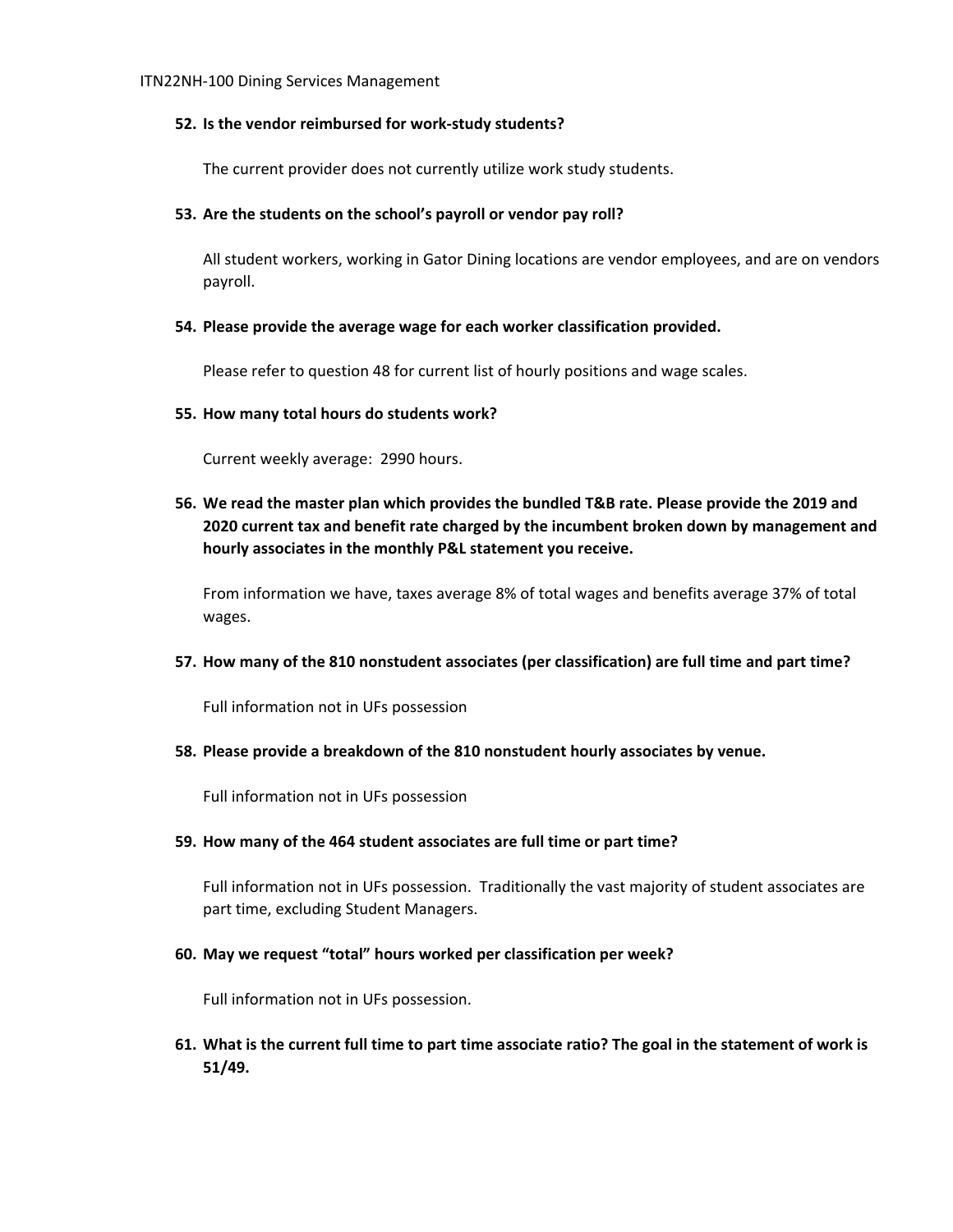Full information not in UFs possession.

**62. What are the meals per labor hour metric for the Gator Corner and Fresh Food Company?**

Full information not in UFs possession.

**63. What are the sales per labor hour metric for each retail dining location?**

Full information not in UFs possession.

**64. The Food Service Master Plan (page 30) provides historical labor numbers, please confirm that "Direct salaries and wages" includes the cost of all management, hourly and student associates.**

Yes.

**65. For the Mi Apa station at Gator Dining – are these staff members ARA associates or provided by Mi Apa?**

The Mi Apa platform in the Gator Corner Dining Center is manned by Aramark employees.

66. For the Mi Apa station at Broward - are these staff members ARA associates or provided by Mi **Apa?**

Aramark employees.

**67. Is UF expecting the vendors to honor the length of service for all current associates?**

Yes.

**68. Are there any campus specific holidays that dining service associates are currently provided?**

New Year's Day, Martin Luther King Day, Memorial Day, Independence Day, Thanksgiving Day, Day after Thanksgiving, Christmas Day, Two Floating Holidays.

#### **69. Please provide the count for hourly employee and kindly provide a seniority list**

Full information not in UFs possession.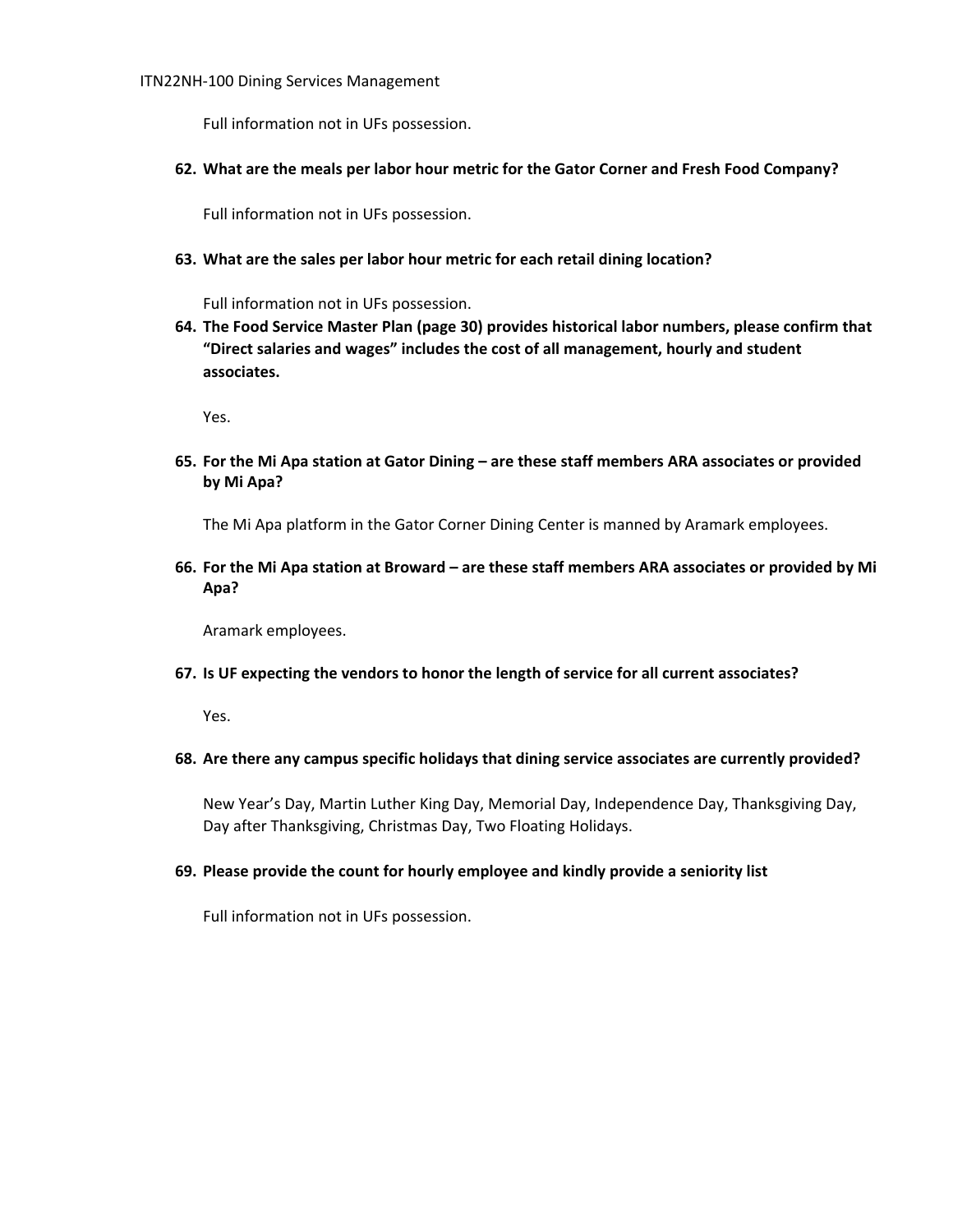**UAA/Training Table** (Please note that we are waiting for some final information from UAA for the specific questions that do not include responses in this section).

**70. The Training table shows revenue of about \$389,000, per the ITN, the fueling station is \$235,000 and the team catering for Athletics is \$89,000. Are those numbers inclusive of the Athletic Meal Plans, pre‐game meals and early meals? Can you please provide the historical operating cost for athletics for the past two years?**

Training Table and the fueling station are a part of the student athlete meal plan program and not incremental revenue. Please see the ITN22NH‐100 Dining Services Management Attachment 29 ‐ UAA TT PNL 2020‐21.

**71. Please confirm when the new student athlete‐dining hall in the Athletic Training Center is scheduled to open.** 

Information not yet available.

**72. On page 8 of the master plan it states the following: "student athletes are required to** purchase a meal plan." In the ITNNH-100 exhibit there are 221 in the fall and 181 in the spring **on meal plans that are athletes. Are these all the required athletes on the meal plan?** 

UAA provides scholarship meals for certain number specified athletes, and these meals are billed to and paid for by UAA. The 221 and 181 counts are for the purchased scholarship meal plans. Any athletes not provided scholarship meal plans are free to purchase their own individual and regular dining meal plan, and many do, but that exact number is not available to us.

# 73. How many athletes are not on any meal plan? On the URL attachment it states that there are **over 500.**

There are an estimated 700‐800 student athletes at UF. With an average of 200 scholarship meals, that would mean there are about 500 student athletes that do not have a scholarship meal plan. Many of those students do purchase a regular dining meal plan, so the 500 number is really a potential number of student athletes that could be marketed to for potential meal plan sales, not a true number of athletes without a plan.

# **74. Will the Heavener Center be used to facilitate food for concessions and suites?**

Information not available.

**75. Can we see the current station design and layouts for the dining and fueling bars in the Heavener Center? Can we also get square footage for the spaces?** 

Information not available.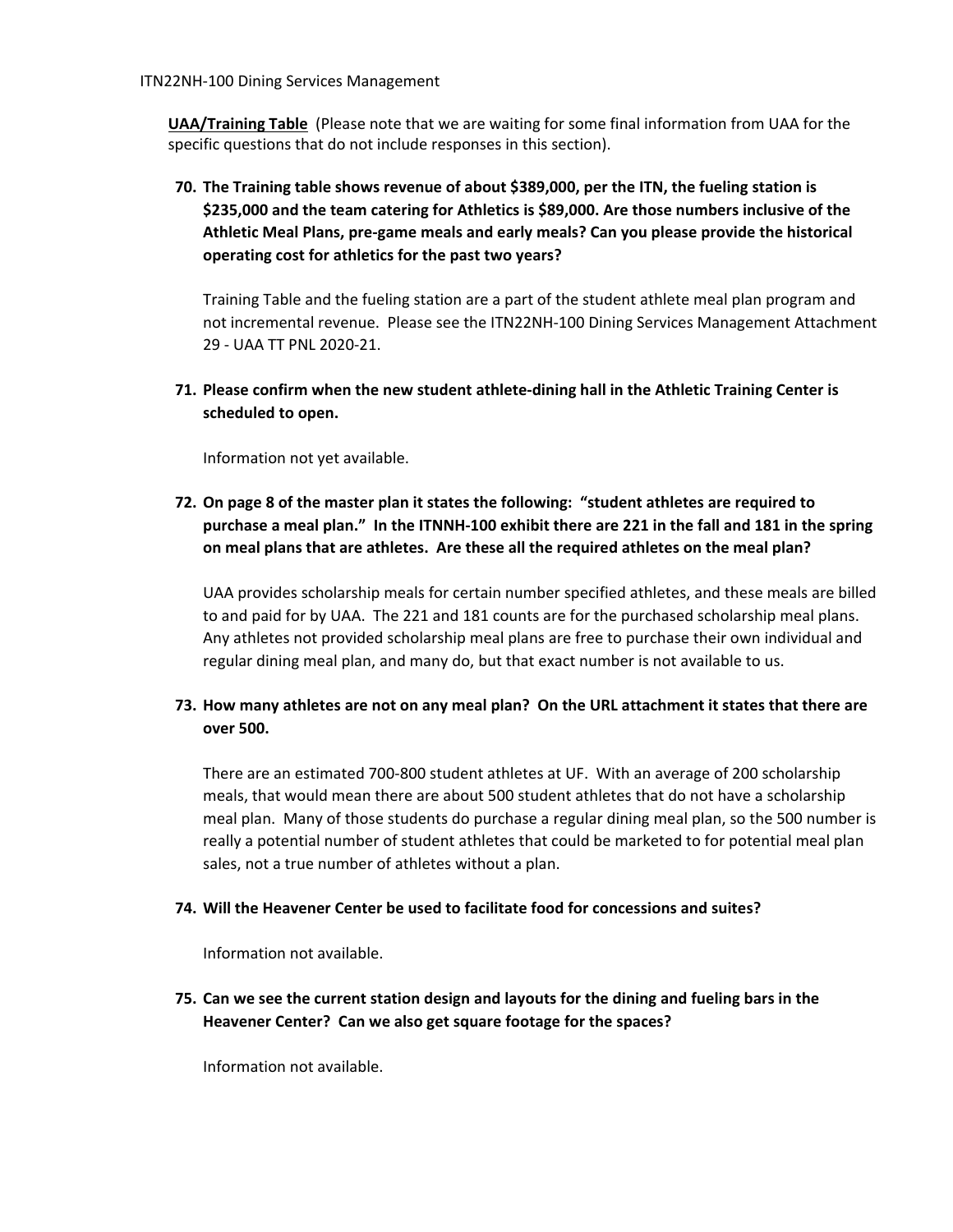**76. Would all pregame meals be served in the new Heavener Center?** 

Information not available.

77. In the camps tab for 2019, it shows UAA having 39 camps in total. Will those camps be served **in the Heavener Center?** 

Information not available.

**78. The Heavener Football Training Center shows the available area reflected on the plans as only 1107 sq ft. We just want to confirm that is the correct square footage for dining.** 

Information not available.

**79. Please provide the latest detailed plans of the training table venue under construction.** 

Information not available.

**80. How many service days should be assumed for the training table operations?** 

Information not available.

**81. Please provide blueprints / CAD drawing of the planned Athletic Feeding Facility. What is the projected seating capacity of this building? What space is allocated to dining and refueling? Will the dining area be accessible for all UF students? UAA?** 

Information not available.

#### **82. What locations on campus accept the Red Card utilized by athletics?**

Au Bon Pain, Chic Fil A Broward, Firehouse Subs, UAA Grab and Go, Panda Express Reitz Union, Pollo Tropical Reitz Union, Subway Reitz Union.

#### **83. Under which tender category are the Red Card sales captured at Gator Dining?**

Included as retail sales in respective locations as redeemed.

84. Exhibit B shows athletic meal plans of 238 fall and 221 spring, are all athletes on meal plans for **the full academic year or is this number just for in season athletes? These numbers appear to be low.** 

Refer to the responses for questions 72 and 73 above for details to this question.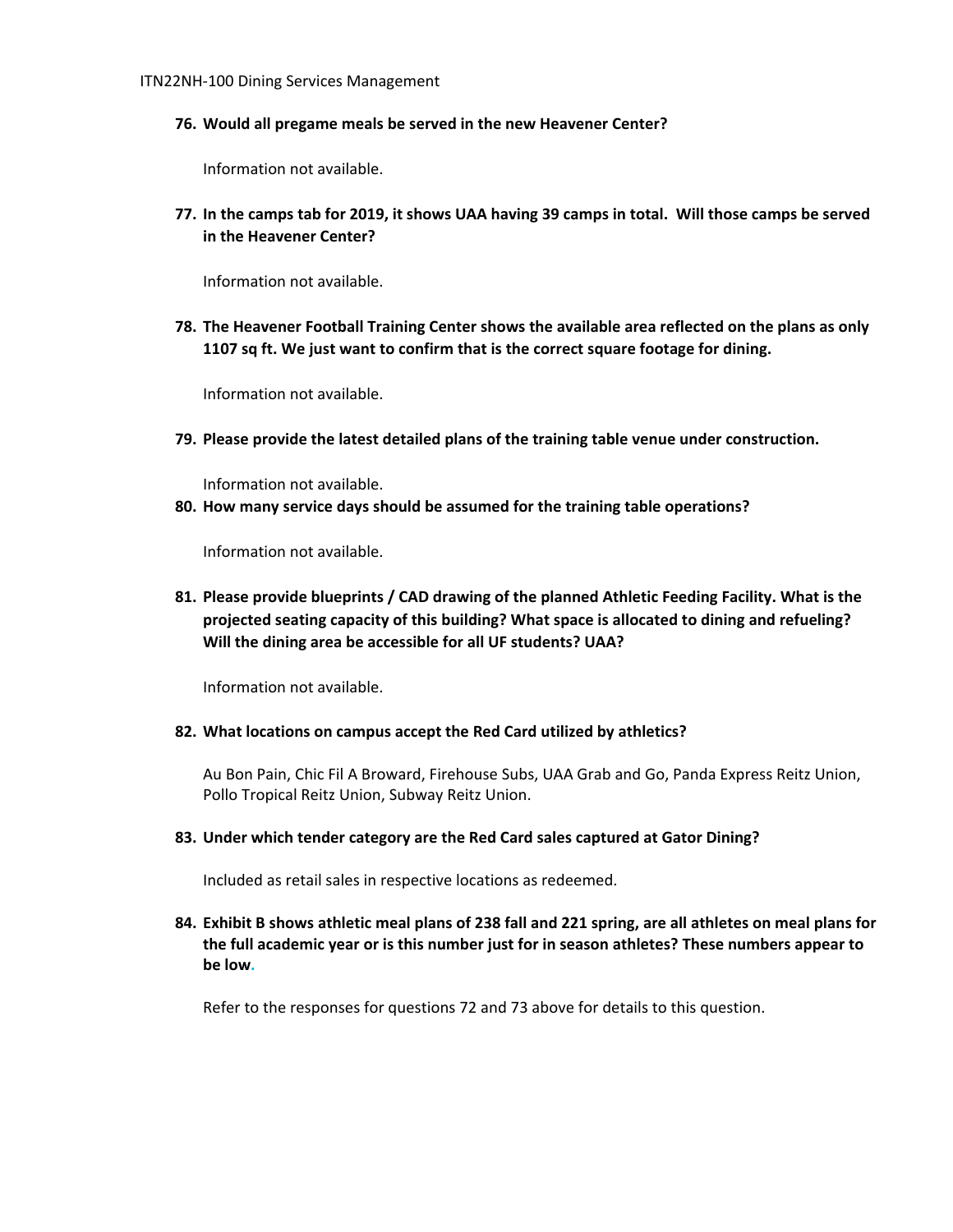85. What are the total Red Card sales for fiscal 2020 / 21? Also please provide by venue. Are these **sales currently captured in Exhibit B? If so, which tender?**

 Client FY 2020‐2021: \$40,133.42

Chick‐fil‐A Broward: \$2,636.57 Firehouse Subs: \$1,166.36 UAA Grab & Go: \$28,426.16 Pollo Tropical: \$1,206.97 Subway Reitz Union: \$6,697.36

Red Card not available prior to 2020. Sales captured as DB sales.

# **86. Gator Dining – Can you please provide the sales for the Red Card?**

FY '20‐'21: \$40133.42

# **87. How are Athletic Meal Plans Sold? Please provide details on who collects revenue for the past three years.**

UAA purchases an average of 200 scholarship meal plans each semester from Aramark. Scholarship Athletes – UAA provides list to Gator Dining of all athletes and the plan to assign. Gator Dining invoices UAA for meal plans.

Non‐Scholarship Athletes – Athletes contact Gator Dining directly and pay via credit card directly to dining or by having the charge manually posted to their student account. If the charge is posted, the University collects the money and then pays Gator Dining.

#### **Honors College**

# **88. Is there a site plan drawing of the future honors residential complex that can be shared?**

See the ITN22NH‐100 Dining Services Management Attachment 30 ‐ Honors College Site Plan document.

#### **89. What is the projected square footage for the food services in the Honors College building?**

Total complex is approximately 406000 square feet for 1400-1407 residents. Each of the 4 residential buildings has 50‐100 square feet of vending space on the first floor. The common building is being shelled out and the interior area of approximately 28000 square feet will not been finalized until a donor for the space has been finalized. As of now there is 677 square feet set aside for a food space, with 4000-6000 sf of seating space around the interior perimeter and the adjacent outdoor space. This could change with input from the vendor.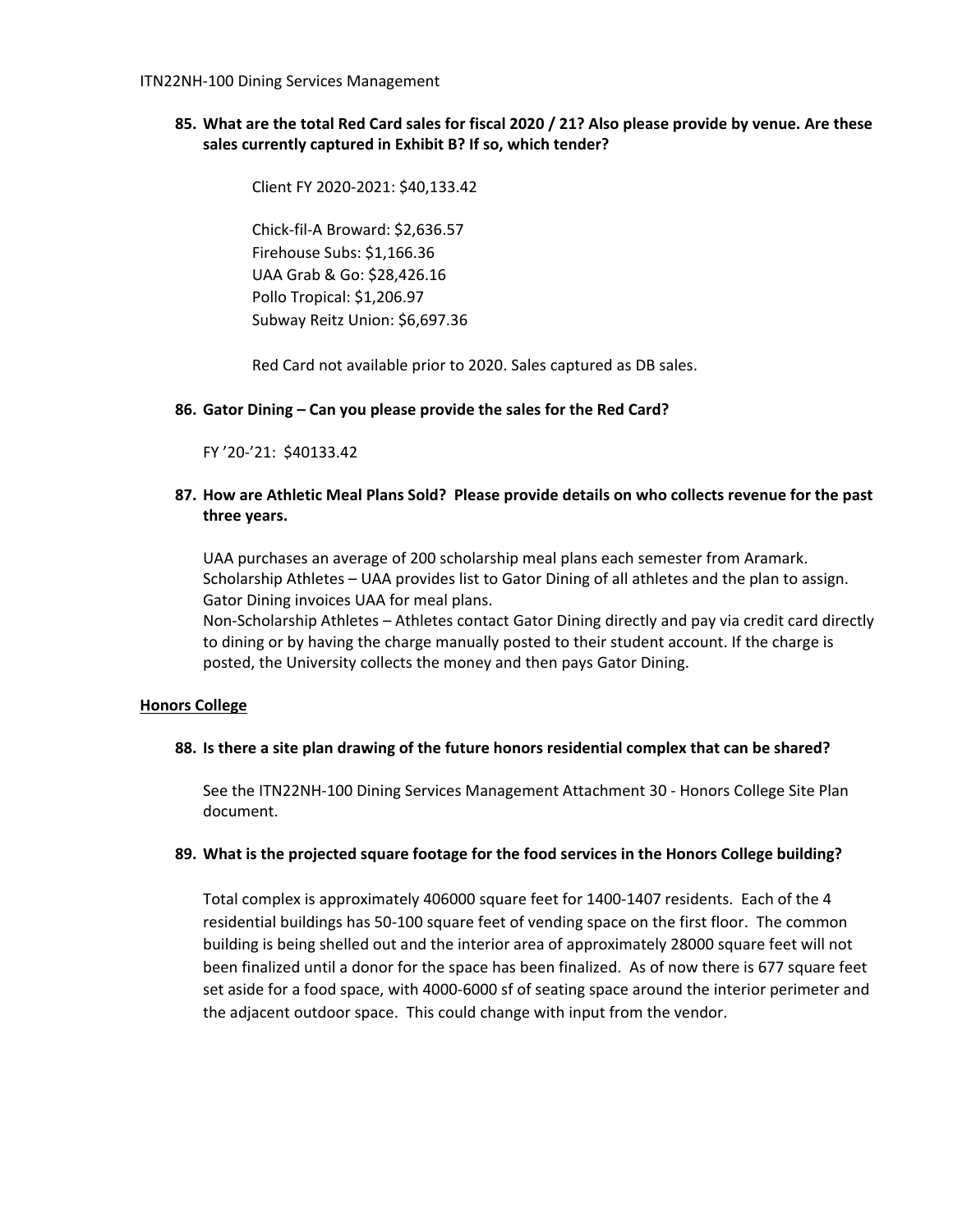### **90. Which residential dining locations are open during Summer A and B sessions?**

See ITN22NH‐100 Dining Services Management Attachments 31 and 32 for SummerA'21OpsHours and SummerB'21OpsHours

#### **91. How many stations are open at each residential dining location during this time?**

For Fall '21 reopening, all stations and platforms were open during the reopening of the two resident dining locations on August 23rd.

# **92. Are there any plans for Honors College that could be shared? Specifically, for the 2,000 sq location in the commons area?**

As relayed during the Preproposal Conference and Tour, the Gator Village residential buildings are projected to open for Fall '23. Each of the 4 residential buildings has 50-100 square feet of vending space on the first floor. The common building is being shelled out and the interior area of approximately 28000 square feet has not been finalized until a donor for the space has been finalized. As of now there is 677 square feet set aside for a food space, with 4000‐6000 sf of seating space around the interior perimeter and the adjacent outdoor space. This could change with input from the vendor.

# **93. Please provide planned breakdown of the residents in Honors Dorm – Freshman, Upperclassmen.**

From ITN22NH‐100 Dining Services Management Attachment 30 ‐ Honors College Site Plan document:

For the first year and expected thereafter: First Year's: 700 (100% of FY) Sophomores: 350 (50% of SO to return) Juniors: 350 (50% of JR to return) Total: 1400 Beds (44% of Honors)

# **ITN Documents**

**94. Can you please clarify how many people from each company can attend the vendor engagement roundtable on 8/31/2021?**

Five attendees from each company were allowed during the zoom call.

95. Tab 7 asks for a lot of important information, and only allows 40 pages. There is also a request for 12 resumes as part of that section. May we request that the resumes do not count as part **of the 40‐page count for Tab 7.**

You may include the resumes in the Tab 9, which does not have a page limit.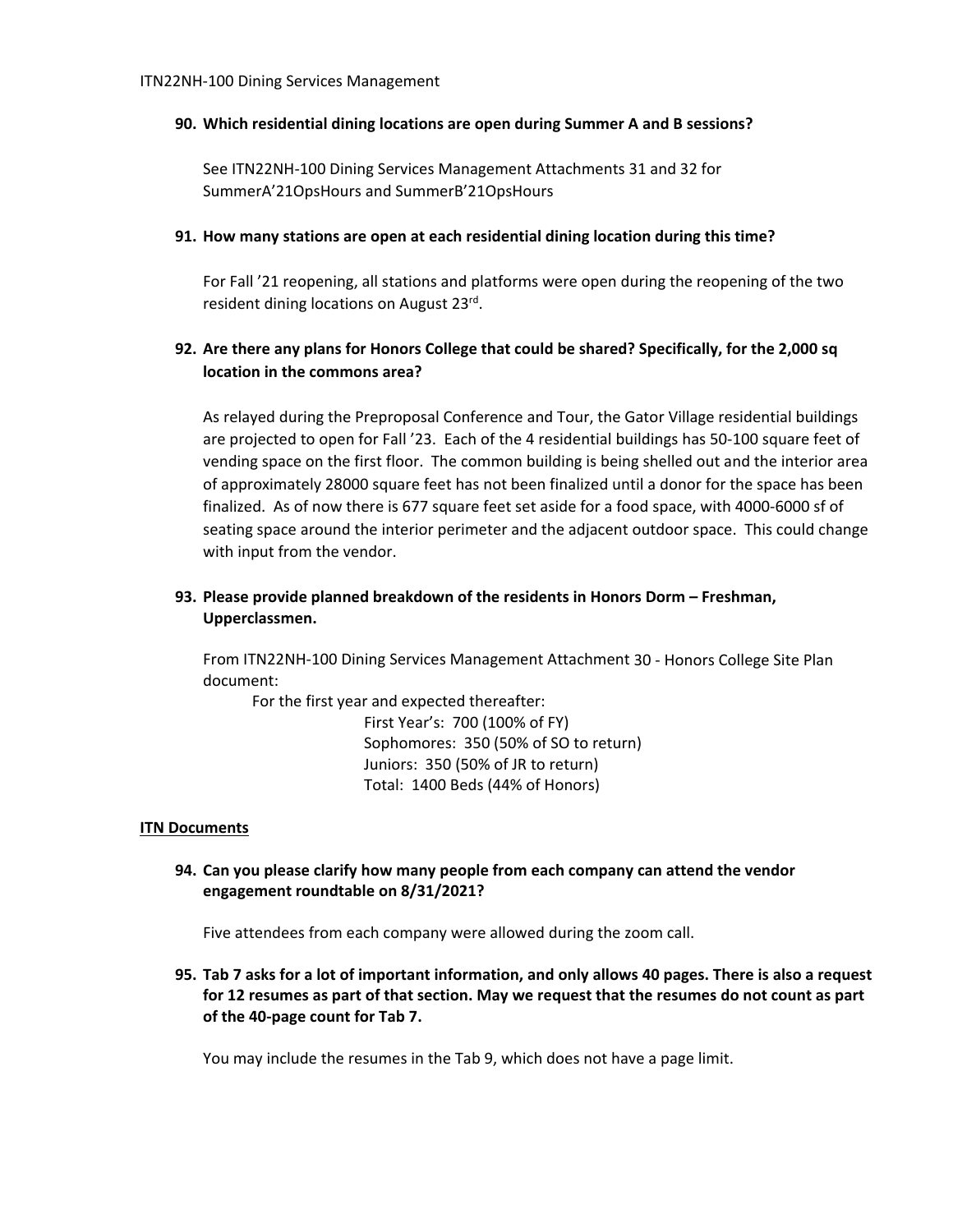**96. Please provide details of the role that Envision Strategy will play in the evaluation process.**

Envision Strategies Consultant is a non‐voting member of the Selection Committee.

**97. If the incumbent is unsuccessful and with an award date of 1/22, how does UF envision the transition for the 6 months until opening?** 

We are asking all potential vendors to submit a thorough and well thought out transition plan that will ensure a successful transition.

**98. Will the new vendor have office space and access to the community to plan renovations, sell meal plans for Fall 2022, etc.?**

We are committed to supporting the vendor transition plan in any way that we can, whether for an incumbent or if a change in vendor occurs.

**99. The University has supported and sought approval for meal plan price increases for the current and prior four years on behalf of dining services. These requests are traditionally supported by data and analysis that reflect demonstrated cost increases, programmatic enhancements, and inflationary pressures. Except for 2019 the State and/or Board has declined the University's request for any increase for the years 2017, 2018, 2020 and 2021. Given normal inflation, statutory increases in minimum wage, the University's internal minimum wage and the current hyper‐inflationary increases in food and labor, what contractual mechanisms will allow the successful provider to recover these costs on an annual basis?** 

The university will include language in the final contract that provides for annual inflationary increases based on the appropriate consumer index.

#### **ITN22NH‐100 Exhibit B Site Data**

**100. Amortization tab: Is the vendor expected to buy‐out the existing investment? \$995,703.89 as of June 30, 2022.** 

Yes.

# **101. Historical Costs tab: Clarify the annual cost to the vendor for the utilities/electricity and waste removal for the last 3 years?**

Vendor pays their own utility and waste removal cost. Due to COVID, UF provided the vendor with a relief program for months of May 2020 – December 2020 and shared 50% of the utility cost and 100% of refuse cost.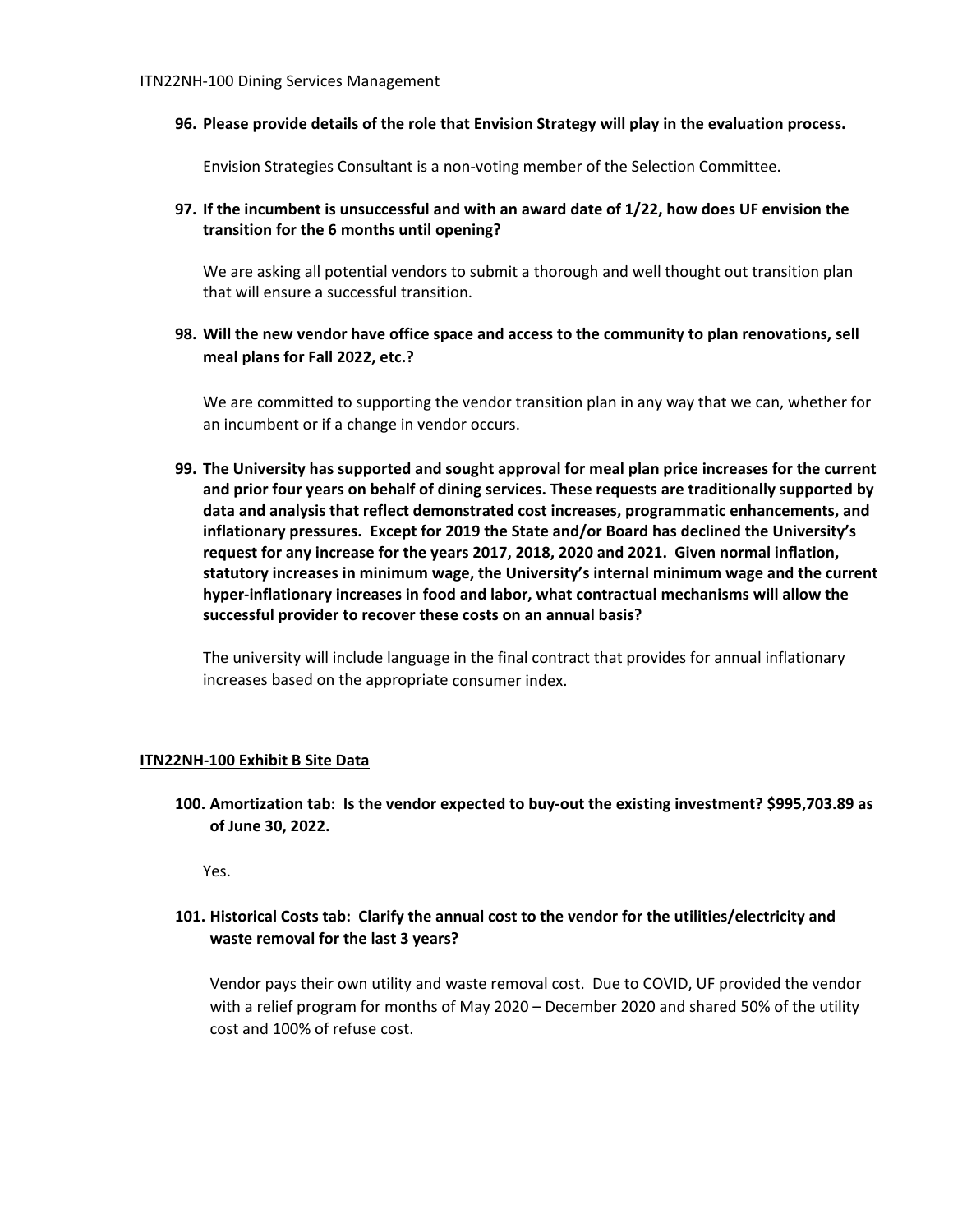#### **ITN22NH‐100 Exhibit A MSA SOW**

**102. Page 2, Section iv) Meal Plan Definitions: (4) (a) Resident (Assistant) Meal Plans: Meals plans sold by the University at a mutually agreed upon price to Resident Assistants**

Resident meal plan – plan sold to students living in on-campus housing, Resident Assistant MP – plan provided to RAs

103. Page 4, Section 6) a) i) 1) Fresh Food Company. Confirm this is the same location as Broward **Dining Commons on ITN22NH‐100 Attachment 3 Financial Proposal and ITN22‐100 Attachment 2 Staffing Workbook**

Yes, it is.

**104.** Page 5, Section 6) a) ii) h) Sun Terrace Center. Confirm these are the same locations noted as HSC (Health Science Center) on ITN22NH‐100 Attachment 3 Financial Proposal and ITN22‐100 Attachment 2 Staffing Workbook.

Yes, it is.

#### **ITN22NH‐100 Attachment 3 Financial Proposal**

**105. Are we able to make corrections to formulas in the Attachment 3 Financial Proposal document?**

Generally, yes.

**106. Formula error on MP Projection tab in calculating estimated daily value, columns Q and R. Formulas calculates on mandatory AYCTE revenue only for fall and voluntary AYCTE revenue for spring. If only voluntary plans are provided, then estimated daily value is captured in full under spring.** 

Formula for cell Q13 (and all of column Q): should include the AYCTE voluntary revenue (cell L13). Formula for cell R13 (and all of column R): should include the AYCTE mandatory revenue (cell I13).

# 107. MP Projection tab: Is there an expectation for meal plan counts for year 1 or will each **provider determine their own projection?**

Please provide your estimated meal plan sales for year one and every year after.

108. MP Projection tab: Should the Athletic meal plans be included on this tab? They are not **listed for the first year.**

You may estimate as additional meals plans sold if you would like, with a notation of the additional information provided.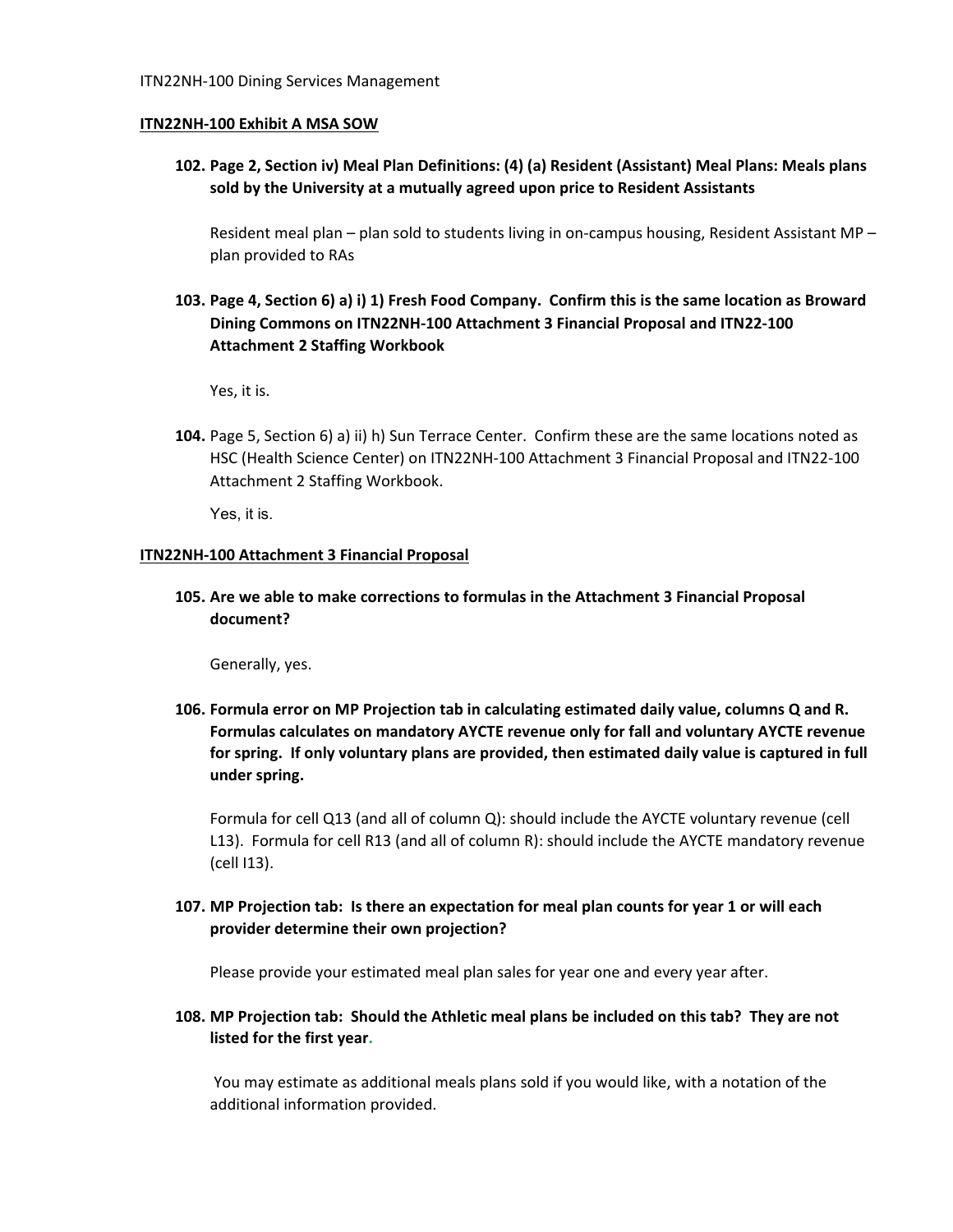109. MP Projection tab: Should the current Faculty & staff 30 Block meal plan be included on this **tab? They are not listed for the first year.**

Suppliers are welcome to propose additional plans to the plans listed, if so desired.

**110. Formula for Retail Sales on all Retail proforma tabs is calculating based on food cost provided in line 11. Is it the intent of food costs to be check average?** 

Yes.

**111. If extra locations are added, can we add a proforma sheet where appropriate?** 

Yes, add worksheets to the workbook as needed. Ensure summary formulas are modified.

#### **ITN22‐100 Attachment 2 Staffing Workbook**

**112. Confirm there are no staffing charts required for Athletic Training Table, Athletic Fueling Station and Athletic Team Catering? There are no separate tabs for these locations in the workbook.**

No staffing tables are required. If you'd like to provide clarifying labor information for Athletics with these additional worksheets, please do so.

#### **113. Are we able to make corrections to formulas in the Attachment 2 Staffing Workbook?**

Generally, yes.

#### **Hours tab**

#### **114. Row 22 – renamed to match tab Local RU.**

That change is correct.

#### **115. Row 32 – renamed to match tab Firehouse TP.**

That change is correct.

#### **116. Row 36 renamed to CFA, was mis‐spelled as CFS.**

That change is correct.

#### **117. Added row 59 for Rising Roll**

Attachment 2 has Rising Roll as Row 58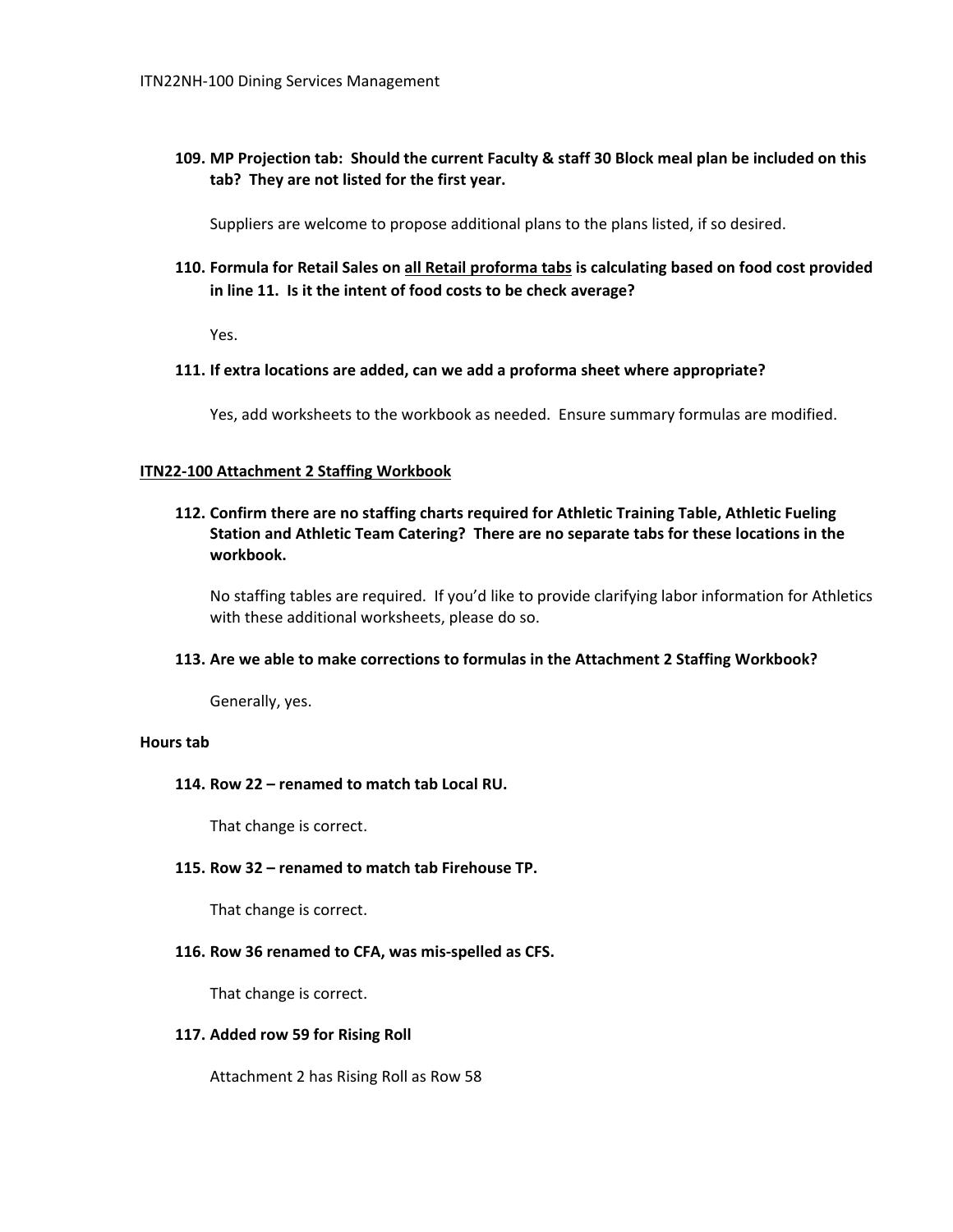#### **118. Added row 60 and 61 for Extra 1 and Extra 2**

Attachment 2 has Row 60 and Row 61 as blank and can be used for 'Extra'

**119. Extra 1, Extra 2, Catering, Summer and G&A tabs are in a different format for student labor** than all of the other tabs. Changed Extra 1 and Extra 1 to match, left the other 3 the same as **they were originally.**

Preferably all worksheets should be the same. Please use format of prior worksheets for Extra 1, Extra 2, Catering, Summer, G&A

#### **Summary tab**

#### **120. Added row 54 for Rising Roll.**

That change is correct.

**121. Added row 57‐50 for Catering, Summer and G&A.** 

Do not make this change, summary is intended for a Summary of Dining Locations, not a Summary of the Program

#### **122. Corrected formula in cells B66, B67, B68.**

That change is correct.

#### **All tabs**

**123. Student Worker section where you detail the job by titles, the formula for Total Annual Wages is incorrect.**

Cell O76 has the correct formula.

124. The Invitation to Negotiate reflects a 10-year term with the option to renew for two (2) **additional five (5) year periods. However, pursuant to Section 6.48, termination rights are afforded to the University of Florida only. Will the University grant to Successful Vendor the right to terminate for Default (Cause) or Convenience?** 

This can be discussed as part of final contract negotiations.

#### **125. Who owns the naming rights for Chomp & Go and Chomp It?**

UF. Current contract states: "Notwithstanding CONTRACTOR'S provision of amortization of funds, at no time shall CONTRACTOR hold any ownership, claim, or other interest in the facilities developed or contracted with such funds."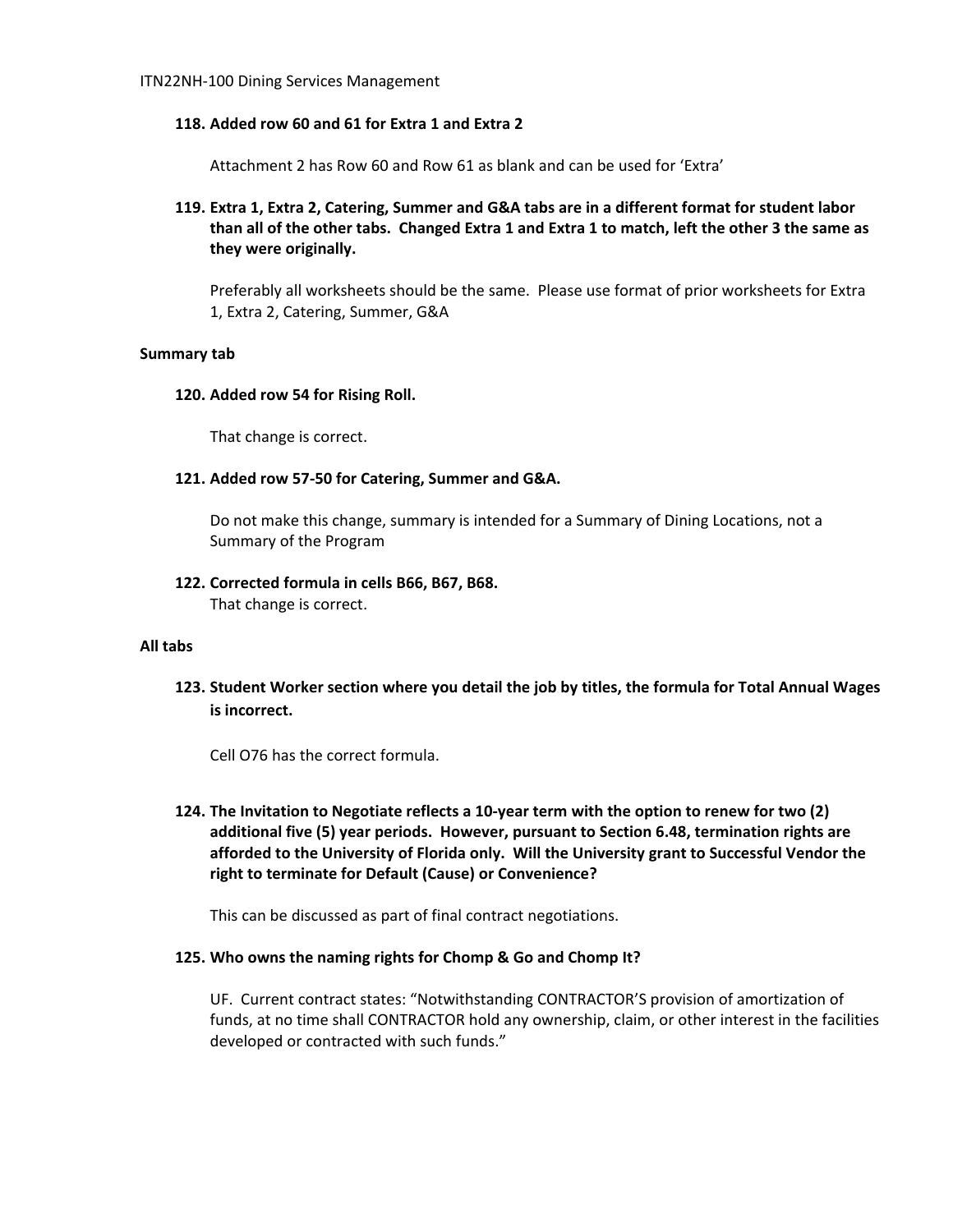# **126. Are there more details around the presentation that can be shared now? Will there be one presentation to the dining committee? Or will there be several to include a student open forum?**

There will be one presentation. We have student representation on the ITN committee and have requested their presence at the presentations.

### **127. Can you provide the names of the UF stakeholders that will be on the ITN committee?**

ITN Committee comprised of:

Assistant Vice President, Student Engagement Assistant Vice President, Business Services Director of Planning, Design & Construction Associate Vice President, Business Affairs Director, Operations, Health Science Center Senior Director, Housing & Residence Life Professor, Agriculture Assistant Vice President, IFAS Marking & Communications Specialist, Business Services Assistant Director, Event & Customer Services, JWRU Director, Small Business & Supplier Diversity Assistant Athletics Director, UAA Accountant, Dept. of Dermatology, APA representative Faculty Senate Representative Student, Food Service Advisory Committee Student, Reitz Union Board of Managers representative Student, IRHA representative Director, Office of Sustainability Director, Food & Beverage Services, Business Services

# **128. Can Tab 9 Additional Information (the appendix) be glue bound or does it need to be spiral bound, or in a 3‐ring binder, to take sections pieces out?**

Please provide however is appropriate for your submittal.

# **IT/Technology**

129. Card Access System/POS. How much is the annual fee, and who has historically paid for it?

Contractor has paid this fee.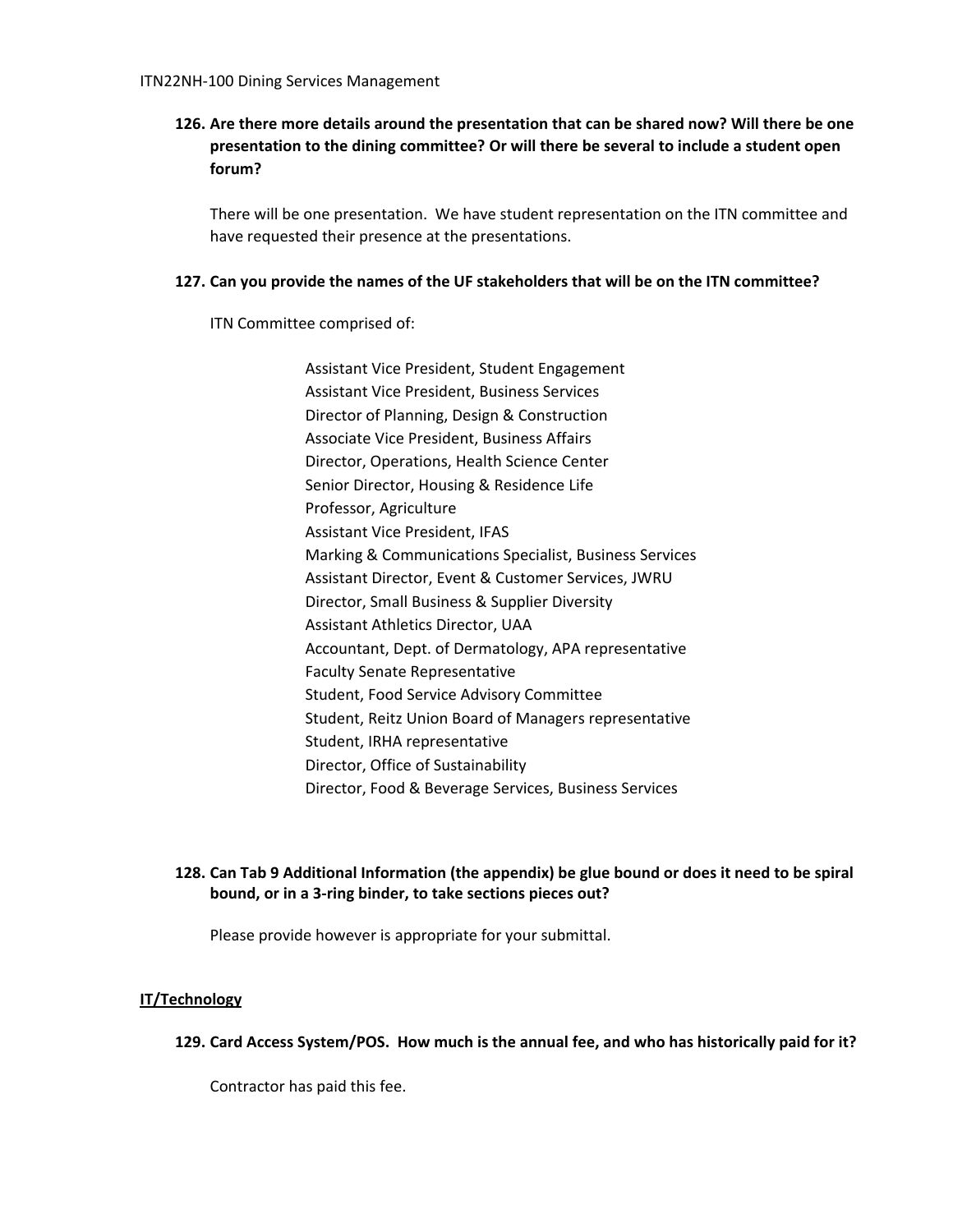### **130. Who owns the current POS system the school or the incumbent?**

The Incumbent owns the current POS system.

**131. What is the system charge per retail transaction / flex dollar transactions?**

No system charges.

**132. Is there a cost from the campus IT (BATS) department for transitioning POS removal and replacement?** 

No.

- **133. Additional information is needed for technology equipment. – Kindly provide the following information:**
	- **Point of Sale by Venue / by Concept**
		- **Registers**
		- **Kitchen Display Systems**
		- **Kitchen Printers**
		- **Side Cars / etc.**
	- **Digital Signage by Venue / by Concept**
		- **Is there network connectivity at each**
			- **Size**
			- **Mounting Style**